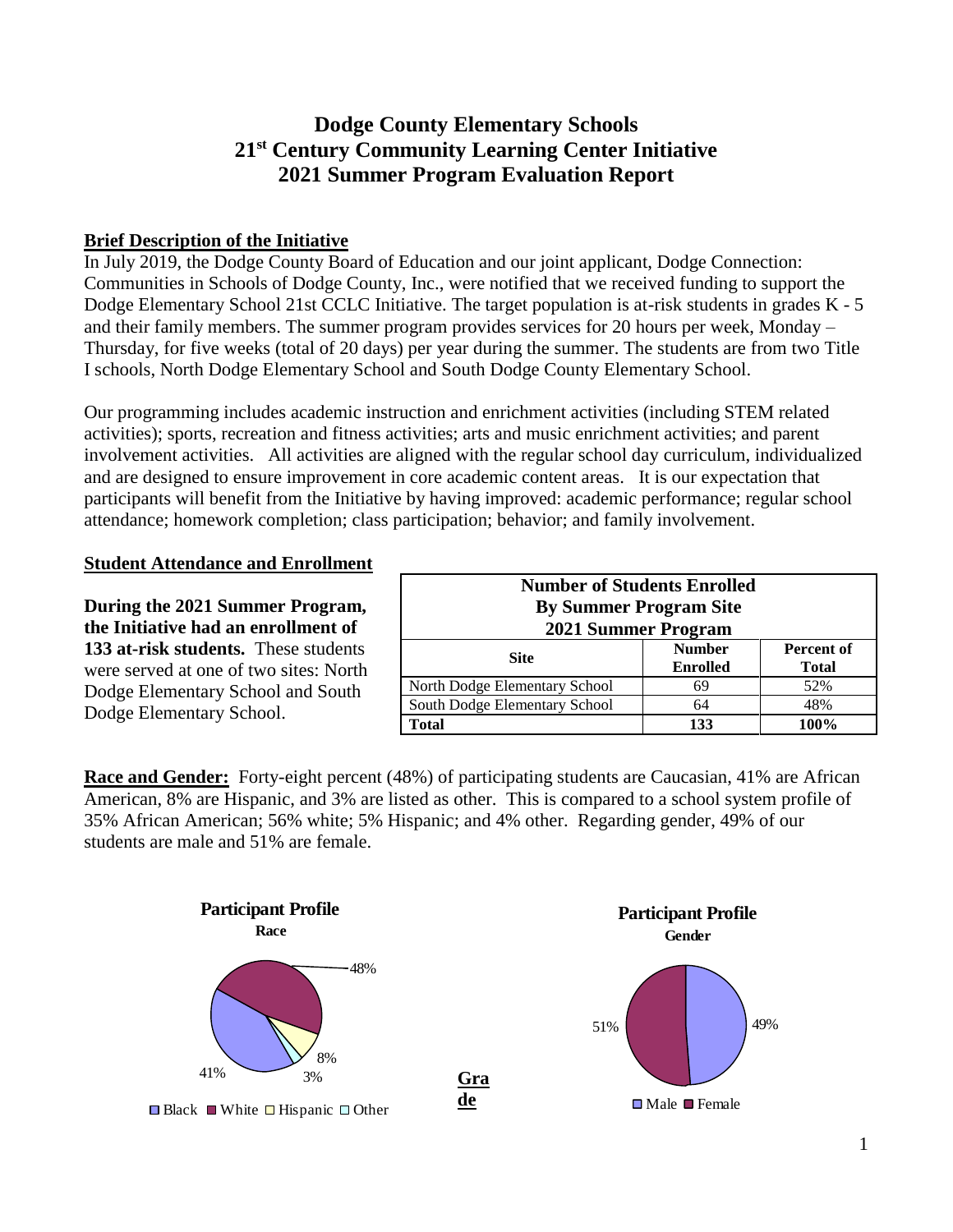**Levels:** Our participating students are enrolled in grades Kindergarten  $-5$ <sup>th</sup> grade.



Free and Reduced Lunch: All of the students (100%) receive free or reduced lunch pricing.

#### **Daily Programming for Summer Program**

The summer program was held for 20 days, Monday thru Thursday from 9:00 A.M. to 2:00 P.M. Sessions began on June 1, 2021, with 20 sessions conducted. The programs ended on July 1, 2021 after completing a total of 2,060 contacts. The average student attended 15 sessions.

Students arrived each morning and received breakfast/character education activities starting at 9:00 A.M. After breakfast, students rotated through a variety of academic instruction activities, including STEM and technology. Students also enjoyed art and music before lunch, as well. Lunch/character education was held at 12:45 P.M., followed by physical activities (gym). The day ended at 2:00 P.M. Students also went on field trips such as to Zumba at Destiny Fitness, Green

| <b>Number of Sessions Attended</b><br>by Participating Youth<br>2021 Summer Program |                              |                            |  |  |
|-------------------------------------------------------------------------------------|------------------------------|----------------------------|--|--|
| <b>Number of Sessions</b>                                                           | Number of<br><b>Students</b> | Percent of<br><b>Total</b> |  |  |
| Less than 5 sessions                                                                | 8                            | 6%                         |  |  |
| $5 - 9$ sessions                                                                    | 14                           | 11%                        |  |  |
| $10 - 14$ sessions                                                                  | 14                           | 11%                        |  |  |
| $15 - 19$ sessions                                                                  | 58                           | 44%                        |  |  |
| 20 sessions or more                                                                 | 39                           | 29%                        |  |  |
| 100%<br>133<br><b>Total</b>                                                         |                              |                            |  |  |
| 15 sessions/student<br>Avg. number of sessions/student                              |                              |                            |  |  |

Acres Farm, the Think Tank Escape Room, and "Hansel and Gretel" and "Alice in Wonderland" at the Missoula Children's Theatre. Trips to Missoula Children's Theatre for plays took place from 6/21/21 thru 6/25/21. Camp of Champs was held from 6/28/21 thru 6/30/21.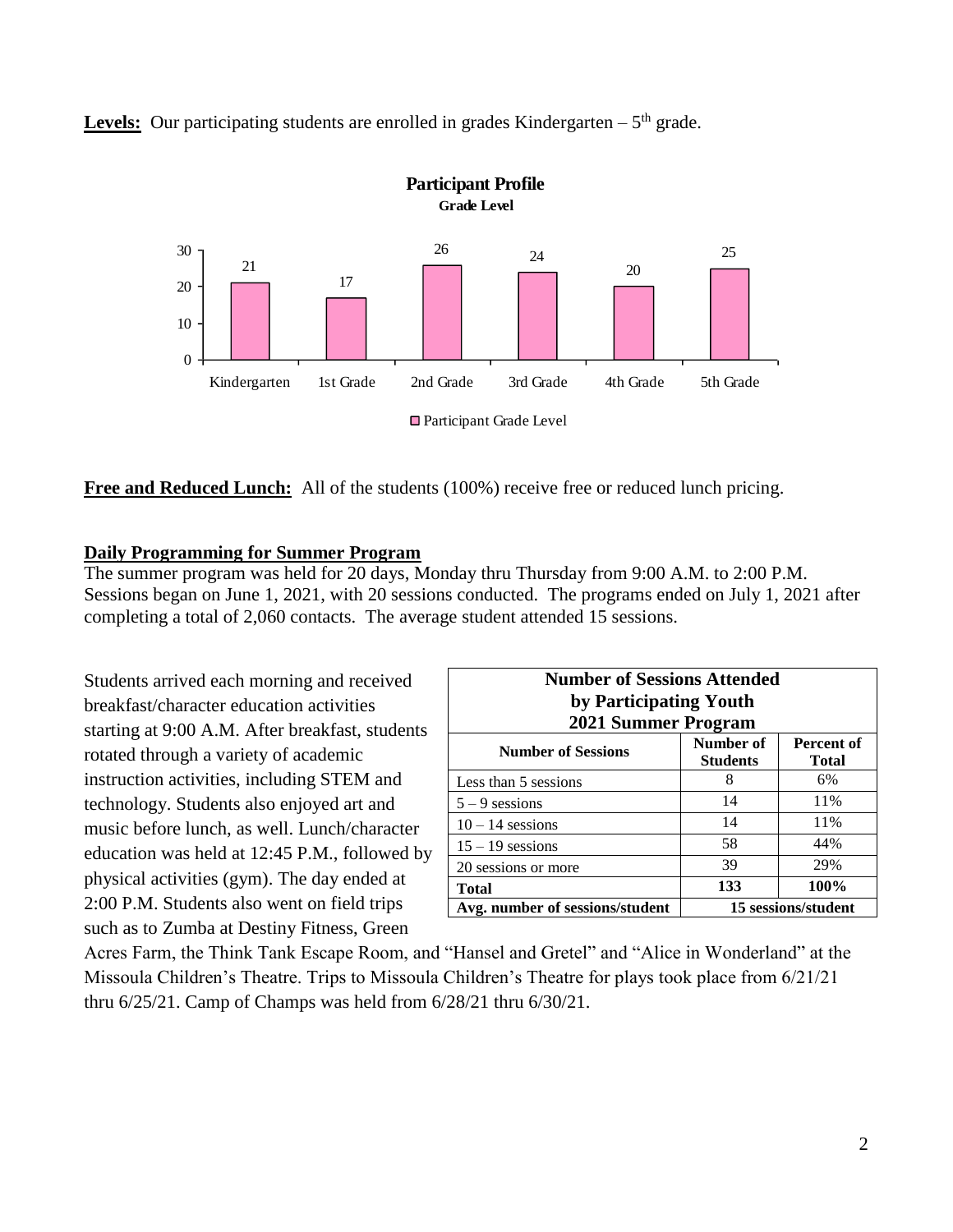#### **Success Stories**

*The Missoula Children's Theatre performance was great! The students really worked hard to learn their lines all week. We had a large number of parents to attend the live play at both schools.* (Project Director)

*Multiple students were able to dress up and perform in front of panels.* (NDES Site Coordinator)

*We had a student lose his father as school was being let out for the year. We were able to enroll him*  in our summer program, as well as offer some counseling services for him this summer. (SDES Site Coordinator)

#### **Family Literacy and Related Educational Development Activities**

Two (2) parent activities were held during the summer program. An average of 43 parents attended each of these events. A total of 133 parents attended at least one event, resulting in a total of 85 parent contacts.

| <b>Family Literacy and Related Educational Development Activities</b><br>2021 Summer Program |         |                                                                  |                         |                             |
|----------------------------------------------------------------------------------------------|---------|------------------------------------------------------------------|-------------------------|-----------------------------|
| <b>Site</b>                                                                                  | Date    | Event                                                            | <b>Time</b>             | # of family<br>members      |
| North Dodge<br>Elementary<br>School                                                          | 6/25/21 | "Hansel and Gretel" play at Missoula<br>Children's Theatre       | 12:30 P.M. to 2:00 P.M. | 36                          |
| South Dodge<br>Elementary<br>School                                                          | 6/25/21 | "Alice in Wonderland" play at the Missoula<br>Children's Theatre | 12:30 P.M. to 2:00 P.M. | 49                          |
| <b>Total</b>                                                                                 | 1 day   | 2 activities                                                     | 3 hours                 | $43$ avg.<br>adults/session |

#### **Community Support**

Three (3) **community partners** supported the summer program, donating \$5,660 in contributions.

| <b>Community Support</b> |                                 |                                                                         |                                  |
|--------------------------|---------------------------------|-------------------------------------------------------------------------|----------------------------------|
| 2021 Summer Program      |                                 |                                                                         |                                  |
| <b>Site</b>              | <b>Community partner</b>        | <b>Support Provided</b>                                                 | Amount of<br><b>Contribution</b> |
| North Dodge              | Dodge County Board of Education | School District - Provided In-Kind Donations                            | \$2,600                          |
| Elementary<br>School     | Dodge County Fire Department    | Other Unit of City or County Government -<br>Provided In-Kind Donations | \$200                            |
|                          | Harvey's                        | For-Profit Entity - Provided In-Kind Donations                          | \$30                             |
| South Dodge              | Dodge County Board of Education | School District - Provided In-Kind Donations                            | \$2,600                          |
| Elementary<br>School     | Dodge County Fire Department    | Other Unit of City or County Government -<br>Provided In-Kind Donations | \$200                            |
|                          | Harvey's                        | For-Profit Entity - Provided In-Kind Donations                          | \$30                             |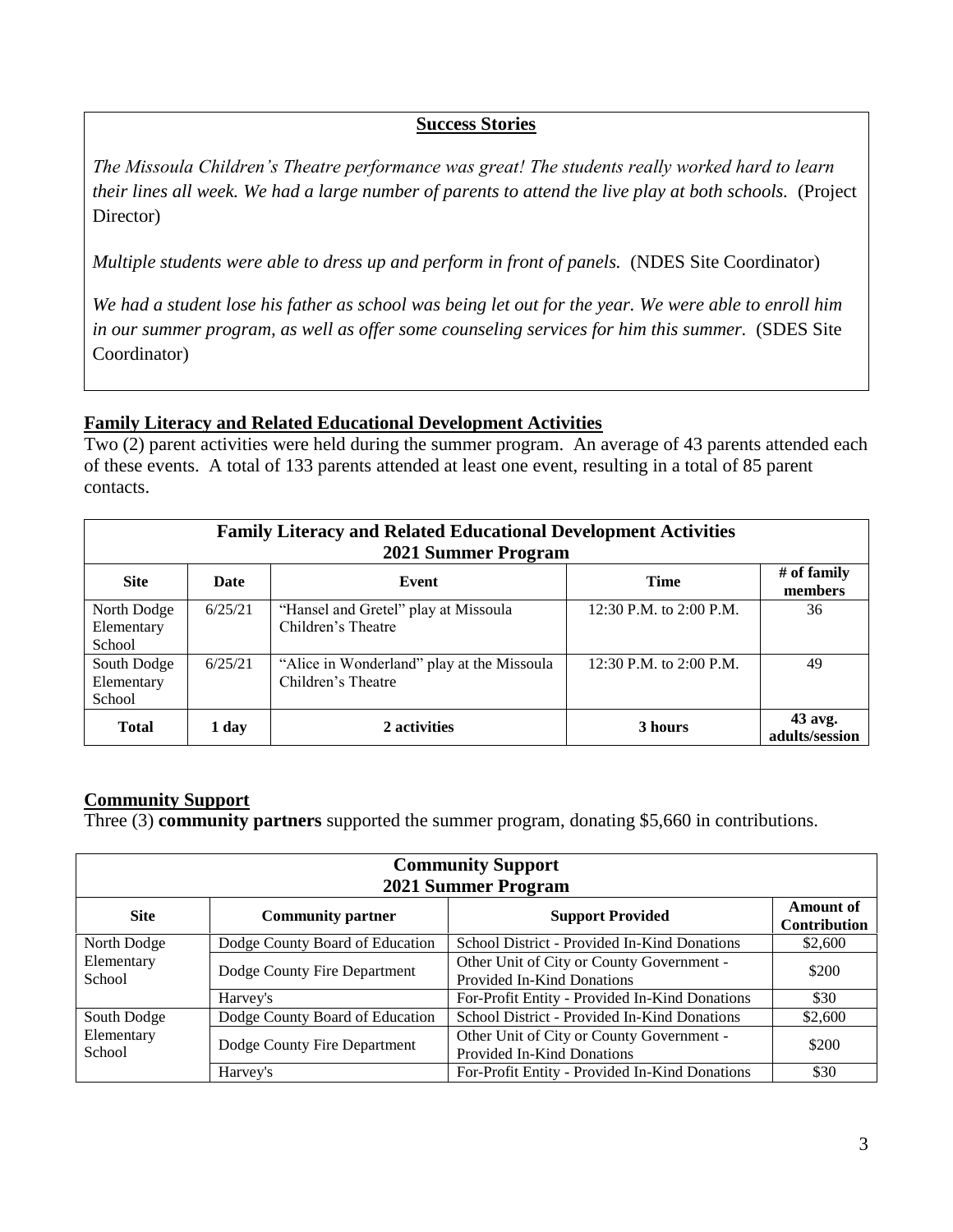| <b>Volunteer Assistance</b><br>2021 Summer Program |                       |                             |                             |                                |
|----------------------------------------------------|-----------------------|-----------------------------|-----------------------------|--------------------------------|
| <b>Site</b>                                        | <b>Volunteer Name</b> | <b>Assistance Provided</b>  | Date(s) Assistance Provided | <b>Hours</b><br><b>Donated</b> |
| North Dodge<br><b>Elementary School</b>            | Caleb Parker          | Provided teacher assistance | $6/1/21$ thru $7/1/21$      | 100                            |
|                                                    | <b>Addison Ray</b>    | Provided teacher assistance | $6/1/21$ thru $6/17/21$     | 55                             |
| South Dodge<br><b>Elementary School</b>            | N/A                   | N/A                         | N/A                         | N/A                            |

A total of two (2) volunteers donated 155 hours of assistance to the summer program.

## **Project Management Activities**

The **Project Director** worked diligently to provide a great summer program! Activities conducted include: staff the quarterly Advisory Council meetings; facilitate the monthly 21st CCLC management team meetings; supervise the Site Coordinators and Data Clerk; manage the grant; coordinate information dissemination related activities (including articles in newspaper, parent newsletter, information posted on school system's website); insure quality control in the delivery of services; maintain compliance with all Initiative related policies and procedures; develop and update, when necessary, local policies and procedures; expand and manage collaborative relationships; assist the Site Coordinators in soliciting, training and coordinating staff for all program sites; ensure that all staff and volunteers have a mandatory background check; assess staff and volunteer training needs and developing an ongoing professional development plan; coordinate all Initiative related activities; ensure completion of evaluation plan including worksheets, AfterSchool 21, surveys, and contact with evaluator; complete all required reports; and work to coordinate community resources and leverage grant funding.

| <b>Project Director Feedback</b>                                         |                                                                                 |  |  |
|--------------------------------------------------------------------------|---------------------------------------------------------------------------------|--|--|
| 2021 Summer Program                                                      |                                                                                 |  |  |
| <b>Progress Occurring To-Date:</b><br><b>Project Related Activities:</b> |                                                                                 |  |  |
| Staffing the quarterly Advisory Council                                  | The last advisory council meeting was held on Wednesday, 5/12/21. We had        |  |  |
| meetings                                                                 | representatives from all four schools.                                          |  |  |
| Facilitating the monthly 21st CCLC                                       | The last management team meeting was held on $5/12/21$ . Everyone was           |  |  |
| management team meetings                                                 | present and the meeting went well.                                              |  |  |
| Supervising the Site Coordinators and                                    | Site coordinators and data clerk have submitted all required documentation in   |  |  |
| Data Clerk                                                               | a timely manner. The last Cayen repot didn't show any red flags for the         |  |  |
|                                                                          | elementary grant. The coordinators at both sites have had no problems with      |  |  |
|                                                                          | the procedures and requirements of the grant.                                   |  |  |
| Managing the grant                                                       | There have been no problems with managing the grant for the summer.             |  |  |
| Coordinating information dissemination                                   | Information about the program has been shared with parents and stakeholders     |  |  |
| related activities (including monthly                                    | in various forms, including the web site, flyers, and social media. The results |  |  |
| articles in newspaper, monthly parent                                    | of the summative evaluation will be posted on the district web site, shared     |  |  |
| newsletter, information posted on school                                 | with each school, and will be shared with the advisory team.                    |  |  |
| system's website)                                                        |                                                                                 |  |  |
| Ensuring quality control in the delivery of                              | The site coordinators have completed walkthrough observations and mid-year      |  |  |
| services                                                                 | evaluations on all 21 <sup>st</sup> Century teachers.                           |  |  |
| Maintaining compliance with all Initiative                               | The site coordinators have assisted me in making sure both sites are in         |  |  |
| related policies and procedures                                          | compliance with all policies and procedures.                                    |  |  |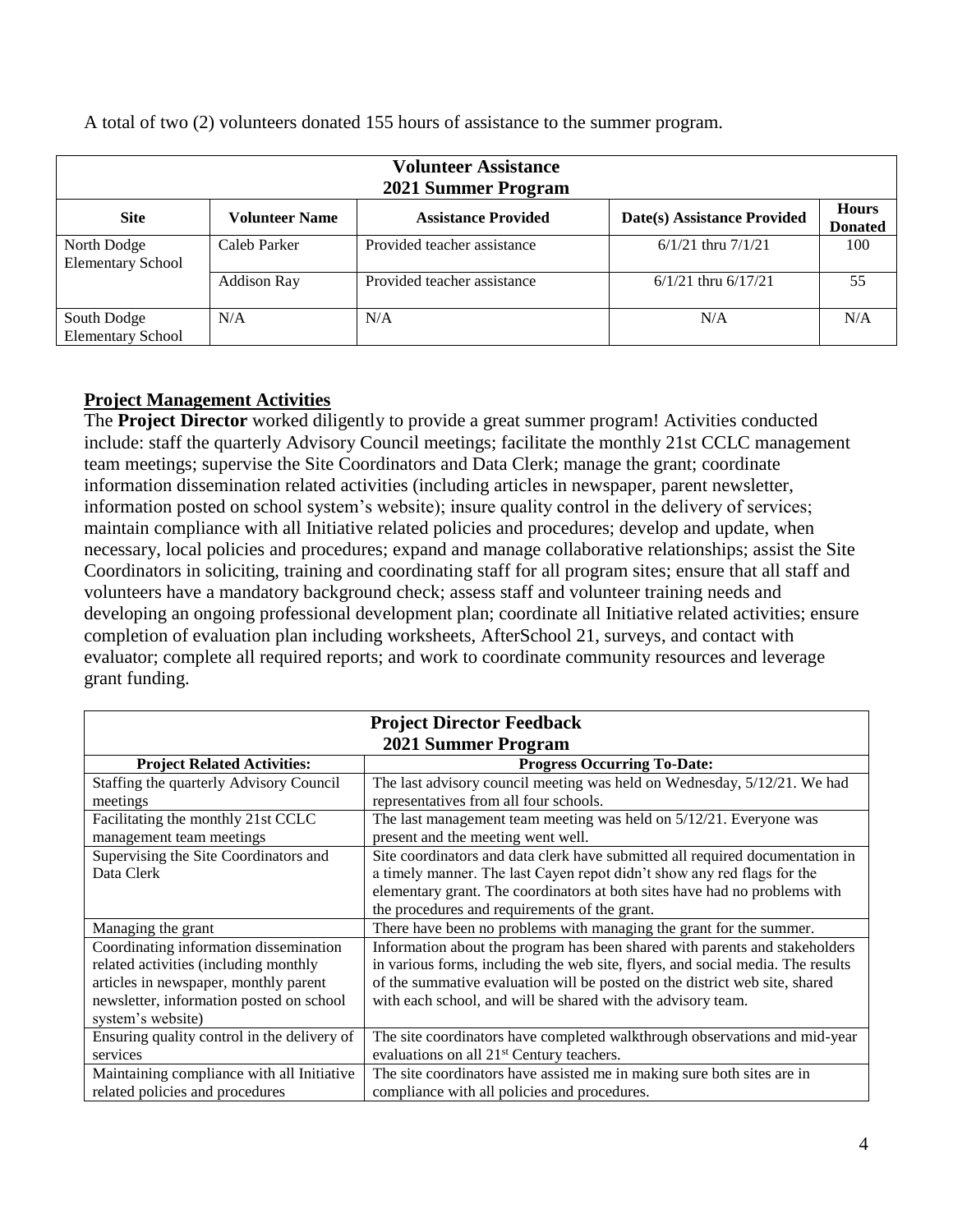| <b>Project Director Feedback</b>            |                                                                                |  |  |
|---------------------------------------------|--------------------------------------------------------------------------------|--|--|
| 2021 Summer Program                         |                                                                                |  |  |
| <b>Project Related Activities:</b>          | <b>Progress Occurring To-Date:</b>                                             |  |  |
| Developing and updating, when               | The program is still operating under the initial policies and procedures. No   |  |  |
| necessary, local policies and procedures    | changes have been made.                                                        |  |  |
| Expanding and managing collaborative        | Both programs collaborate with other programs and activities, as much as       |  |  |
| relationships                               | possible. Several parental activities were in collaboration with other         |  |  |
|                                             | programs.                                                                      |  |  |
| Assisting the Site Coordinators in          | Both sites have provided at least two professional learning opportunities for  |  |  |
| soliciting, training and coordinating staff | the 21 <sup>st</sup> Century teachers.                                         |  |  |
| for all program sites                       |                                                                                |  |  |
| Ensuring that all staff and volunteers have | Documentation showing the date of the background check clearance is on file    |  |  |
| a mandatory background check                | for every staff member and bus driver.                                         |  |  |
| Assessing staff and volunteer training      | The teachers completed a survey after each professional learning opportunity,  |  |  |
| needs and developing an ongoing             | which assists with ensuring they are provided the professional development     |  |  |
| professional development plan               | needed.                                                                        |  |  |
| Coordinating all Initiative related         | The site coordinators and I work together to make sure we are including all    |  |  |
| activities                                  | initiative related activities.                                                 |  |  |
| Ensuring completion of evaluation plan      | The required quarterly reports help to ensure that all required worksheets and |  |  |
| including worksheets, A+, Surveys, and      | surveys are completed and submitted to the evaluator in a timely manner. The   |  |  |
| contact with evaluator                      | attendance and report cards are entered in Cayen in a timely manner, also.     |  |  |
| Completing all required reports             | The checklist is used to make sure all required reports are submitted.         |  |  |
| Working with the Collaborative's            | The executive director meets with the project director on a regular basis to   |  |  |
| <b>Executive Director to coordinate</b>     | coordinate various community resources. Updates are submitted on a             |  |  |
| community resources and leverage grant      | quarterly basis.                                                               |  |  |
| funding                                     |                                                                                |  |  |

The Site Coordinators conducted a variety of program activities including: supervise site staff and volunteers; meet with teachers to explain the program and request their assistance in encouraging parents to enroll their children; work with the student's regular school day and after school program teachers to ensure that specific areas of weakness are being addressed in both settings and there is frequent and ongoing communication among all individuals who are working with students enrolled at the site; regularly communicate with the parents of students enrolled; attend and participate in parent conferences; utilize technology in student programming; and actively participate on county's 21st CCLC management team.

| <b>North Dodge Elementary School</b><br><b>Site Coordinator Feedback</b><br>2021 Summer Program                                                      |                                                                      |  |
|------------------------------------------------------------------------------------------------------------------------------------------------------|----------------------------------------------------------------------|--|
| <b>Project Related Activities:</b>                                                                                                                   | <b>Progress Occurring To-Date:</b>                                   |  |
| Supervising site staff and volunteers                                                                                                                | Staff and volunteers were supervised by site coordinator.            |  |
| Meeting with teachers at your school(s) to<br>explain the program and request their<br>assistance in encouraging parents to<br>enroll their children | The summer program was explained to teachers during faculty meeting. |  |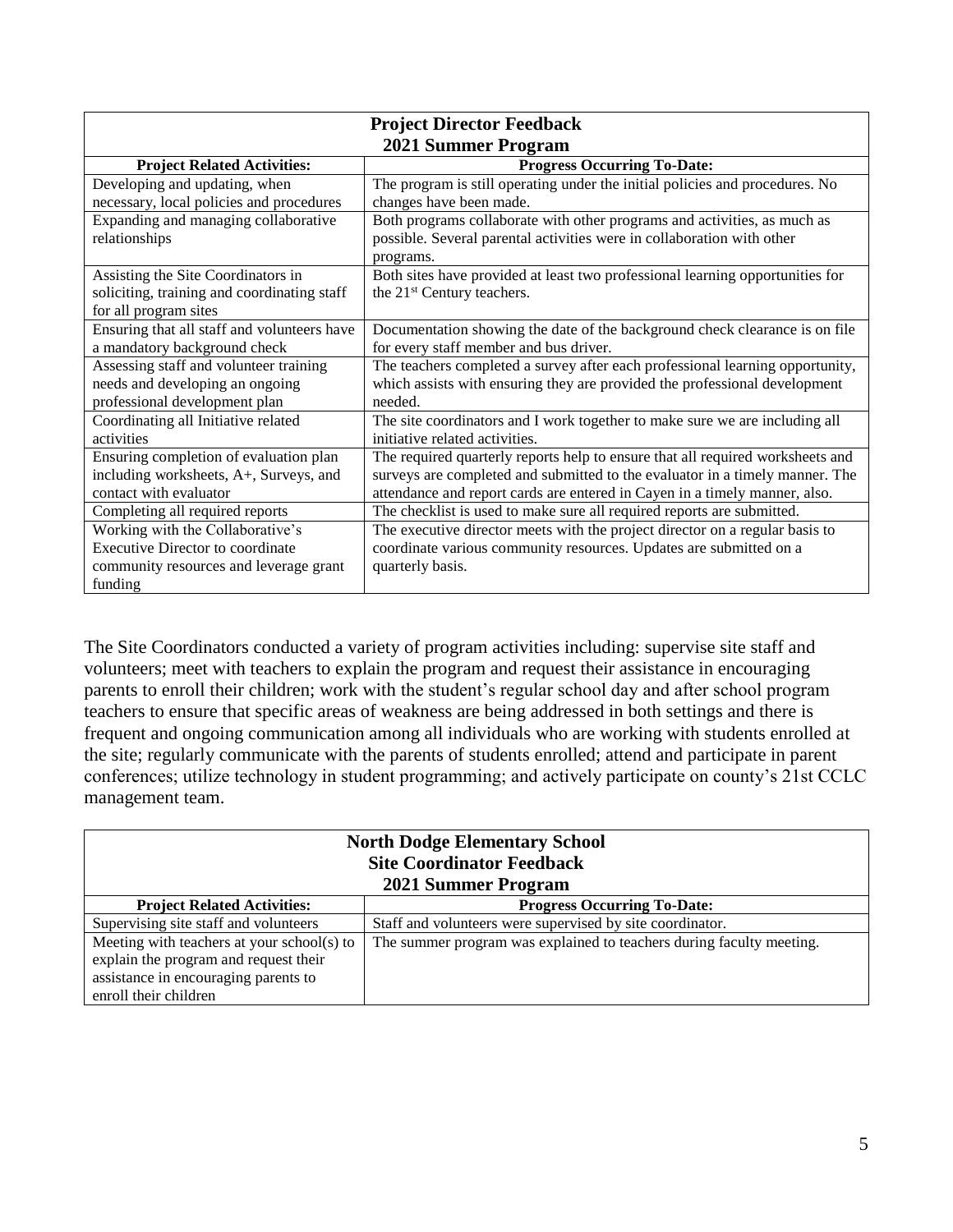| <b>North Dodge Elementary School</b>       |                                             |  |
|--------------------------------------------|---------------------------------------------|--|
| <b>Site Coordinator Feedback</b>           |                                             |  |
| 2021 Summer Program                        |                                             |  |
| <b>Project Related Activities:</b>         | <b>Progress Occurring To-Date:</b>          |  |
| Working with the student's regular school  | Not applicable.                             |  |
| day and after school program teachers to   |                                             |  |
| ensure that specific areas of weakness are |                                             |  |
| being addressed in both settings and there |                                             |  |
| is frequent and ongoing communication      |                                             |  |
| among all individuals who are working      |                                             |  |
| with students enrolled at your site        |                                             |  |
| Developing and utilizing a homework        | Not applicable.                             |  |
| sharing tool                               |                                             |  |
| Planning and presenting in-service         | Not applicable.                             |  |
| workshops for the school's regular day     |                                             |  |
| staff (regarding the summer program)       |                                             |  |
| Regularly communicating with the           | Remind101 and Facebook.                     |  |
| parents of students enrolled at your site  |                                             |  |
| Attending and participating in parent      | As needed.                                  |  |
| conferences                                |                                             |  |
| Utilizing technology in student            | Students participated in tech class weekly. |  |
| programming at your site                   |                                             |  |
| Actively participating on your county's    | Site coordinator meets monthly.             |  |
| 21st CCLC management team                  |                                             |  |

| <b>South Dodge Elementary School</b>       |                                                                                |  |
|--------------------------------------------|--------------------------------------------------------------------------------|--|
| <b>Site Coordinator Feedback</b>           |                                                                                |  |
| 2021 Summer Program                        |                                                                                |  |
| <b>Project Related Activities:</b>         | <b>Progress Occurring To-Date:</b>                                             |  |
| Supervising site staff and volunteers      | Ongoing.                                                                       |  |
| Meeting with teachers at your school(s) to | Discussed during the faculty meeting the enrollment of the summer program,     |  |
| explain the program and request their      | as well as our success for the school year program.                            |  |
| assistance in encouraging parents to       |                                                                                |  |
| enroll their children                      |                                                                                |  |
| Working with the student's regular school  | The summer school teachers communicate with the homeroom teachers to see       |  |
| day and after school program teachers to   | if there are any skills that the students need to remediate during the summer. |  |
| ensure that specific areas of weakness are |                                                                                |  |
| being addressed in both settings and there |                                                                                |  |
| is frequent and ongoing communication      |                                                                                |  |
| among all individuals who are working      |                                                                                |  |
| with students enrolled at your site        |                                                                                |  |
| Developing and utilizing a homework        | Not applicable.                                                                |  |
| sharing tool                               |                                                                                |  |
| Planning and presenting in-service         | Not applicable.                                                                |  |
| workshops for the school's regular day     |                                                                                |  |
| staff (regarding the summer program)       |                                                                                |  |
| Regularly communicating with the           | Parental communication includes e-mails, letters, and phone calls, as well as  |  |
| parents of students enrolled at your site  | Remind101.                                                                     |  |
| Attending and participating in parent      | Not applicable.                                                                |  |
| conferences                                |                                                                                |  |
| Utilizing technology in student            | All grades participate in technology classes weekly.                           |  |
| programming at your site                   |                                                                                |  |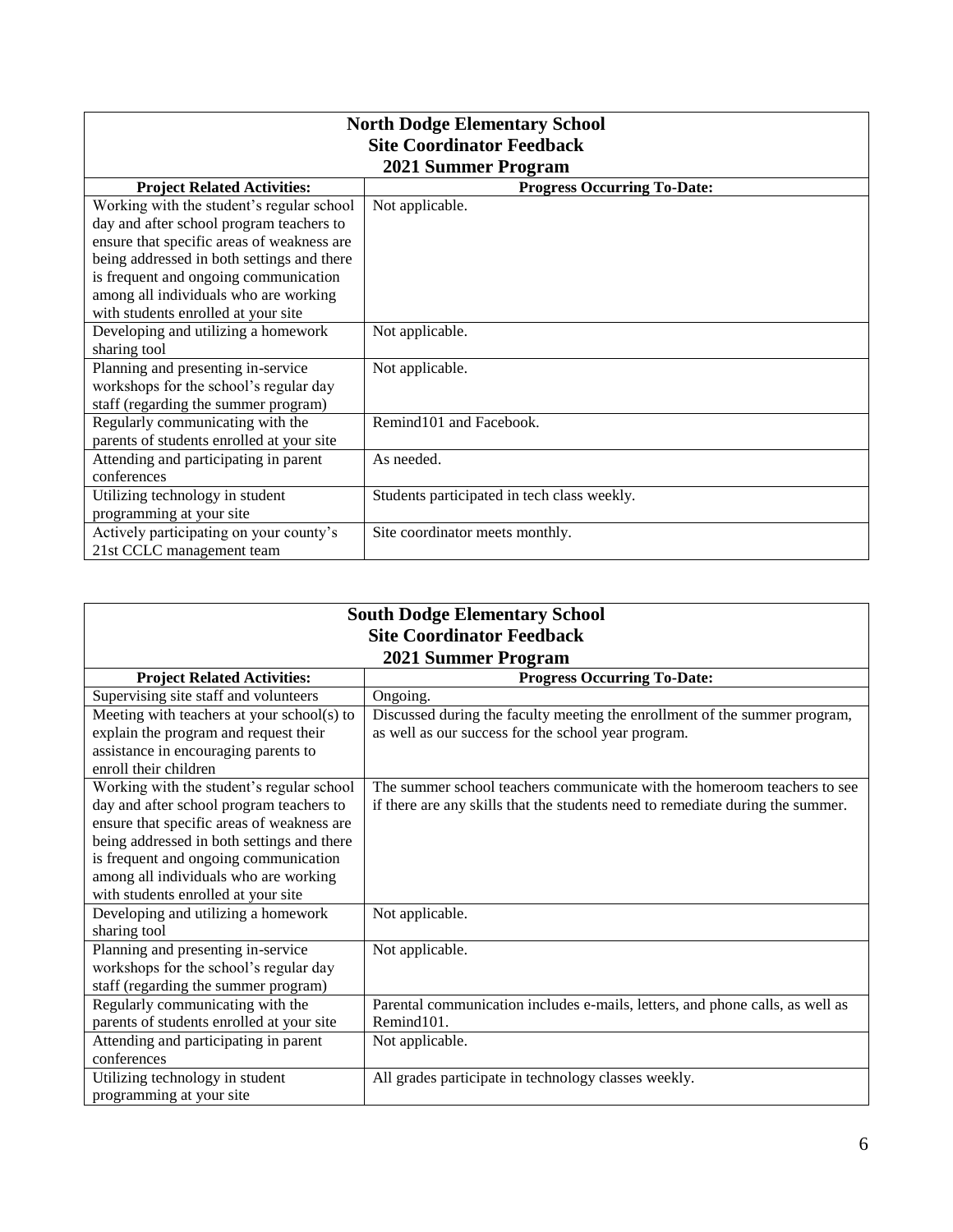| <b>South Dodge Elementary School</b><br><b>Site Coordinator Feedback</b><br>2021 Summer Program |                                                                               |  |
|-------------------------------------------------------------------------------------------------|-------------------------------------------------------------------------------|--|
| <b>Project Related Activities:</b>                                                              | <b>Progress Occurring To-Date:</b>                                            |  |
| Actively participating on your county's                                                         | The site coordinator meets weekly with the program director. All coordinators |  |
| 21st CCLC management team                                                                       | meet monthly as a group.                                                      |  |
| Other                                                                                           | 6/7/21: Escape room. 6/9/21: ZUMBA at Destiny Fitness. 6/17/21: Green         |  |
|                                                                                                 | Acre Farms. 6/21/21 thru 6/25/21: Missoula Children's Theatre's "Alice in     |  |
|                                                                                                 | Wonderland." 6/28/21 thru 6/30/21: Camp of Champs Character Education         |  |
|                                                                                                 | Basketball Camp.                                                              |  |

#### **Community Awareness Campaign**

Brochures for the Missoula Children's Theatre were distributed on 6/21/21, reaching an estimated 120 people.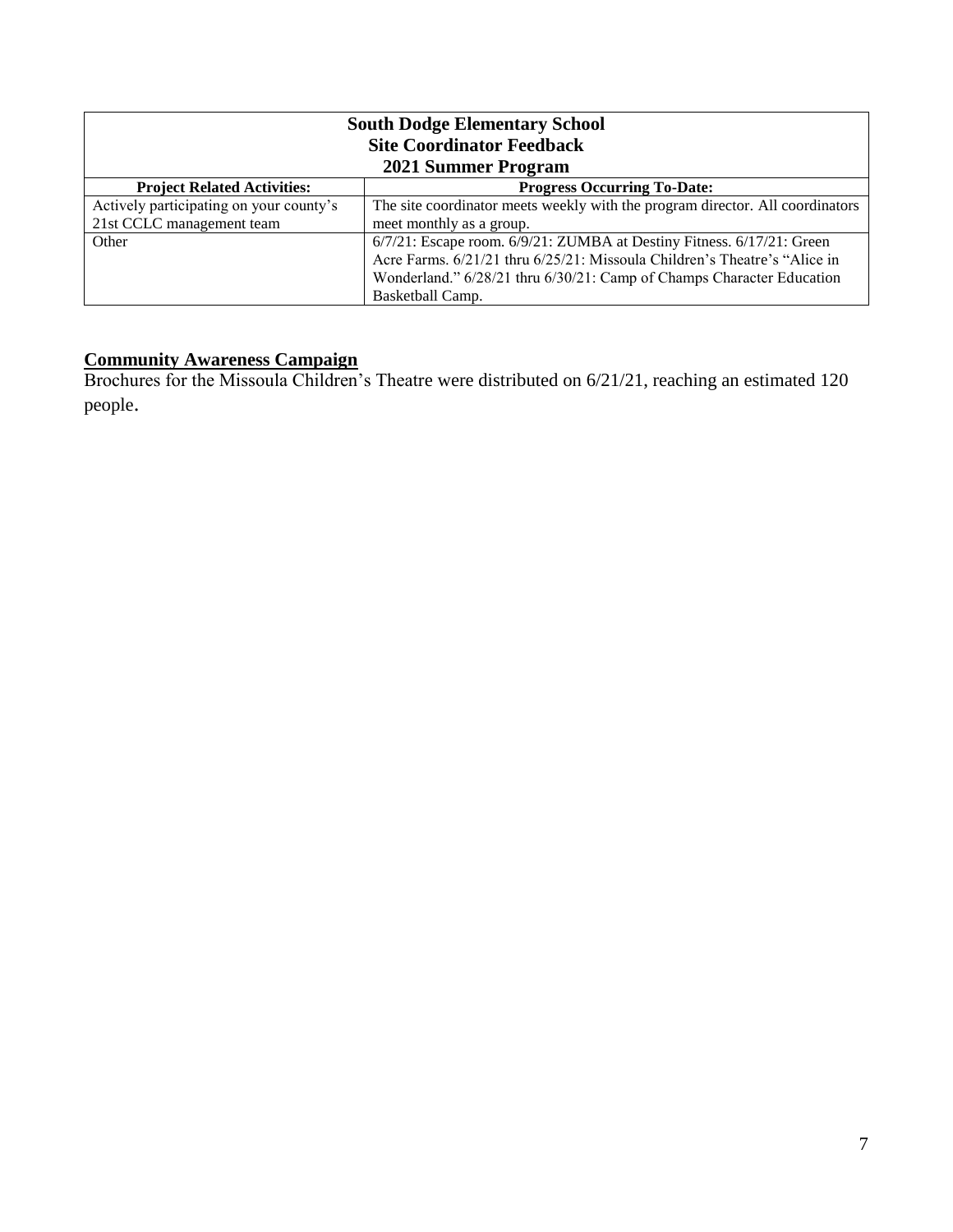# **Appendix A: Data Tables by Site**

| <b>Students Eligible for Free and Reduced Lunches</b><br>2021 Summer Program |                                                |                                                |              |
|------------------------------------------------------------------------------|------------------------------------------------|------------------------------------------------|--------------|
| <b>Eligibility status</b>                                                    | <b>North Dodge</b><br><b>Elementary School</b> | <b>South Dodge</b><br><b>Elementary School</b> | <b>Total</b> |
| Eligible                                                                     | 100%                                           | 100%                                           | 100%         |
| Not Eligible                                                                 | 0%                                             | 0%                                             | 0%           |

|                                        | <b>Number of Sessions Attended by Participating Youth</b> |                     |                     |  |  |  |  |  |  |  |  |  |
|----------------------------------------|-----------------------------------------------------------|---------------------|---------------------|--|--|--|--|--|--|--|--|--|
| 2021 Summer Program                    |                                                           |                     |                     |  |  |  |  |  |  |  |  |  |
| <b>Number of sessions</b>              | <b>Total</b>                                              |                     |                     |  |  |  |  |  |  |  |  |  |
| Less than 5 sessions                   |                                                           |                     | 8                   |  |  |  |  |  |  |  |  |  |
| $5 - 9$ sessions                       | 8                                                         | 6                   | 14                  |  |  |  |  |  |  |  |  |  |
| $10 - 14$ sessions                     | 3                                                         | 11                  | 14                  |  |  |  |  |  |  |  |  |  |
| $15 - 19$ sessions                     | 26                                                        | 32                  | 58                  |  |  |  |  |  |  |  |  |  |
| 20 sessions or more                    | 28                                                        | 11                  | 39                  |  |  |  |  |  |  |  |  |  |
| <b>Total Students</b>                  | 69                                                        | 64                  | 133                 |  |  |  |  |  |  |  |  |  |
| <b>Total Sessions Attended</b>         | 1,107                                                     | 953                 | 2,060               |  |  |  |  |  |  |  |  |  |
| <b>Avg. Number of Sessions/Student</b> | 16 sessions/student                                       | 15 sessions/student | 15 sessions/student |  |  |  |  |  |  |  |  |  |

| <b>Family Literacy and Related Educational Development Contacts</b><br>2021 Summer Program                                                    |     |     |     |  |  |  |  |  |  |  |  |  |  |
|-----------------------------------------------------------------------------------------------------------------------------------------------|-----|-----|-----|--|--|--|--|--|--|--|--|--|--|
| <b>North Dodge</b><br><b>South Dodge</b><br><b>Number of Contacts</b><br><b>Total</b><br><b>Elementary School</b><br><b>Elementary School</b> |     |     |     |  |  |  |  |  |  |  |  |  |  |
| Number of family contacts                                                                                                                     | 36  | 49  | 85  |  |  |  |  |  |  |  |  |  |  |
| Number of family members receiving services                                                                                                   | 36  | 49  | 85  |  |  |  |  |  |  |  |  |  |  |
| <b>Percent receiving services</b>                                                                                                             | 52% | 77% | 64% |  |  |  |  |  |  |  |  |  |  |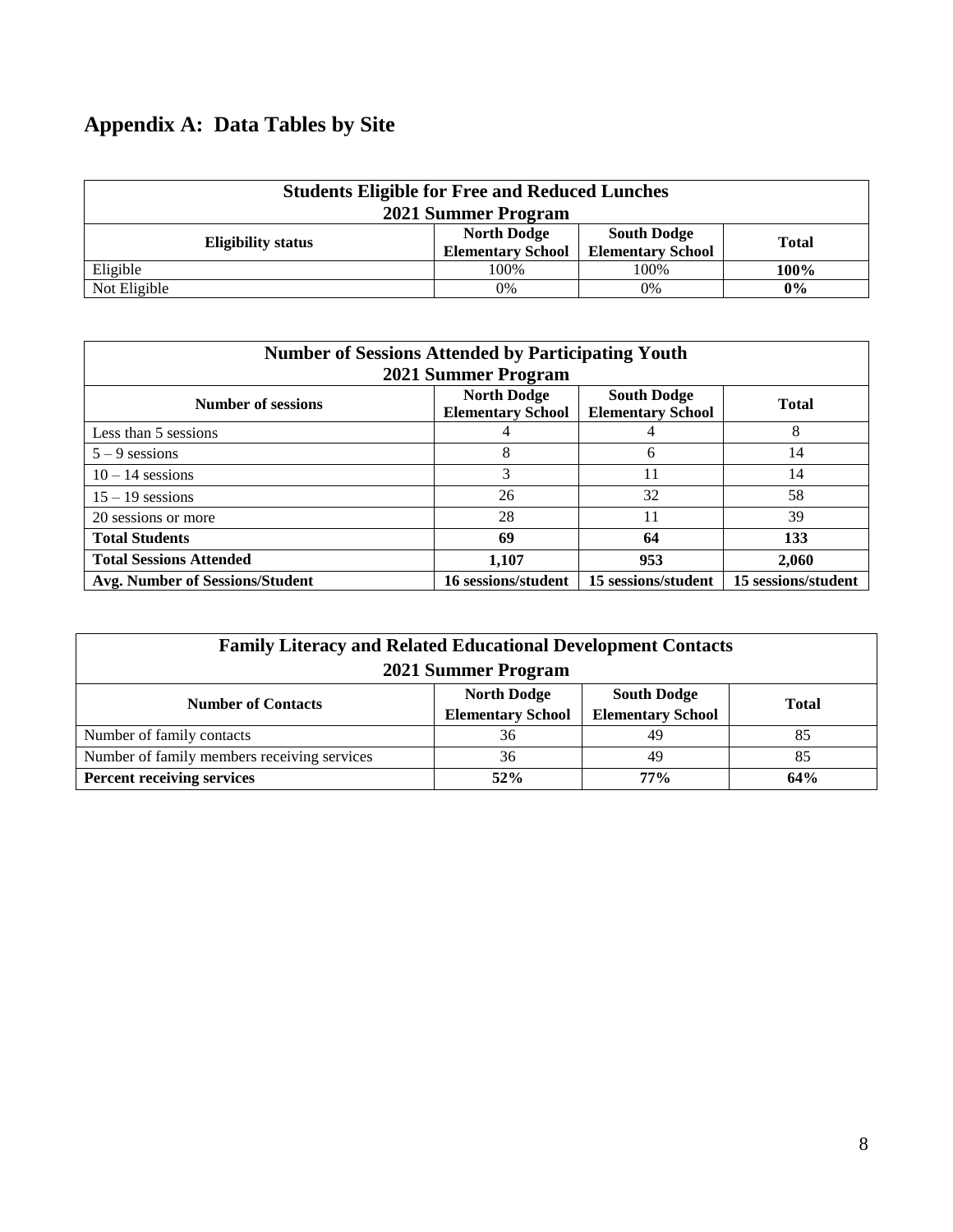# **Appendix B: Elementary Student Surveys**

A total of 69 elementary school students completed and returned surveys regarding the summer program. Below is a summary of their responses.

| <b>Total Number of Student Respondents</b><br><b>By Site</b> |                  |            |  |  |  |  |  |  |  |  |  |
|--------------------------------------------------------------|------------------|------------|--|--|--|--|--|--|--|--|--|
| <b>Program Site</b>                                          | # of respondents | % of total |  |  |  |  |  |  |  |  |  |
| North Dodge Elementary School                                | 34               | 49%        |  |  |  |  |  |  |  |  |  |
| South Dodge Elementary School                                | 35               | 51%        |  |  |  |  |  |  |  |  |  |
| <b>Total</b>                                                 | 69               | $100\%$    |  |  |  |  |  |  |  |  |  |

|                                   | <b>Opinions Regarding Progress Made Since Attending the Summer Program</b> |                          |    |                   |   |                                         |          |                      |   |                             |                   |               |  |  |
|-----------------------------------|----------------------------------------------------------------------------|--------------------------|----|-------------------|---|-----------------------------------------|----------|----------------------|---|-----------------------------|-------------------|---------------|--|--|
| <b>Student Response (n=69)</b>    |                                                                            |                          |    |                   |   |                                         |          |                      |   |                             |                   |               |  |  |
| <b>Ouestion</b>                   |                                                                            | <b>Strongly</b><br>agree |    | Somewhat<br>agree |   | <b>Neither</b><br>agree nor<br>disagree |          | Somewhat<br>disagree |   | <b>Strongly</b><br>disagree | <b>Not stated</b> |               |  |  |
|                                   |                                                                            | $\frac{0}{0}$            | #  | $\frac{6}{9}$     | # | $\frac{6}{9}$                           | #        | $\frac{6}{9}$        | # | $\frac{0}{0}$               | #                 | $\frac{6}{9}$ |  |  |
| I like the summer program         | 57                                                                         | 83%                      |    | 7%                | 3 | 4%                                      |          | 1%                   |   | 1%                          | 2                 | 3%            |  |  |
| My behavior has improved          | 53                                                                         | 77%                      | 10 | 5%                | 5 | 7%                                      | $\Omega$ | $0\%$                |   | $1\%$                       | 0                 | 0%            |  |  |
| I feel better about myself and my | 58                                                                         | 84%                      | 9  | 3%                |   | 1%                                      |          | 1%                   | 0 | $0\%$                       | $\theta$          | $0\%$         |  |  |
| abilities                         |                                                                            |                          |    |                   |   |                                         |          |                      |   |                             |                   |               |  |  |
| I have made new friends           | 52                                                                         | 75%                      | 9  | 3%                | 2 | 3%                                      | 0        | 0%                   | 4 | 6%                          | 2                 | 3%            |  |  |

#### **North Dodge Elementary School**

|                                   | <b>Opinions Regarding Progress Made Since Attending the Summer Program</b><br><b>North Dodge Elementary School Student Response (n=34)</b> |               |   |                   |          |                                         |          |                      |          |                             |          |                   |  |  |
|-----------------------------------|--------------------------------------------------------------------------------------------------------------------------------------------|---------------|---|-------------------|----------|-----------------------------------------|----------|----------------------|----------|-----------------------------|----------|-------------------|--|--|
| <b>Ouestion</b>                   | <b>Strongly</b><br>agree                                                                                                                   |               |   | Somewhat<br>agree |          | <b>Neither</b><br>agree nor<br>disagree |          | Somewhat<br>disagree |          | <b>Strongly</b><br>disagree |          | <b>Not stated</b> |  |  |
|                                   | #                                                                                                                                          | $\frac{0}{0}$ | # | $\frac{6}{9}$     | #        | $\frac{0}{0}$                           | #        | $\frac{0}{0}$        | #        | $\frac{0}{0}$               | #        | $\frac{6}{9}$     |  |  |
| I like the summer program         | 29                                                                                                                                         | 85%           | ↑ | 6%                | 2        | 6%                                      | $\Omega$ | 0%                   | $\Omega$ | $0\%$                       |          | 3%                |  |  |
| My behavior has improved          | 25                                                                                                                                         | 74%           | 6 | 8%                | 3        | 9%                                      | $\Omega$ | $0\%$                | 0        | $0\%$                       | 0        | 0%                |  |  |
| I feel better about myself and my | 31                                                                                                                                         | 91%           | 3 | 9%                | $\Omega$ | $0\%$                                   | $\Omega$ | 0%                   | 0        | $0\%$                       | $\Omega$ | $0\%$             |  |  |
| abilities                         |                                                                                                                                            |               |   |                   |          |                                         |          |                      |          |                             |          |                   |  |  |
| I have made new friends           | 27                                                                                                                                         | 79%           |   | 2%                | 2        | 6%                                      | $\Omega$ | 0%                   |          | 3%                          | 0        | $0\%$             |  |  |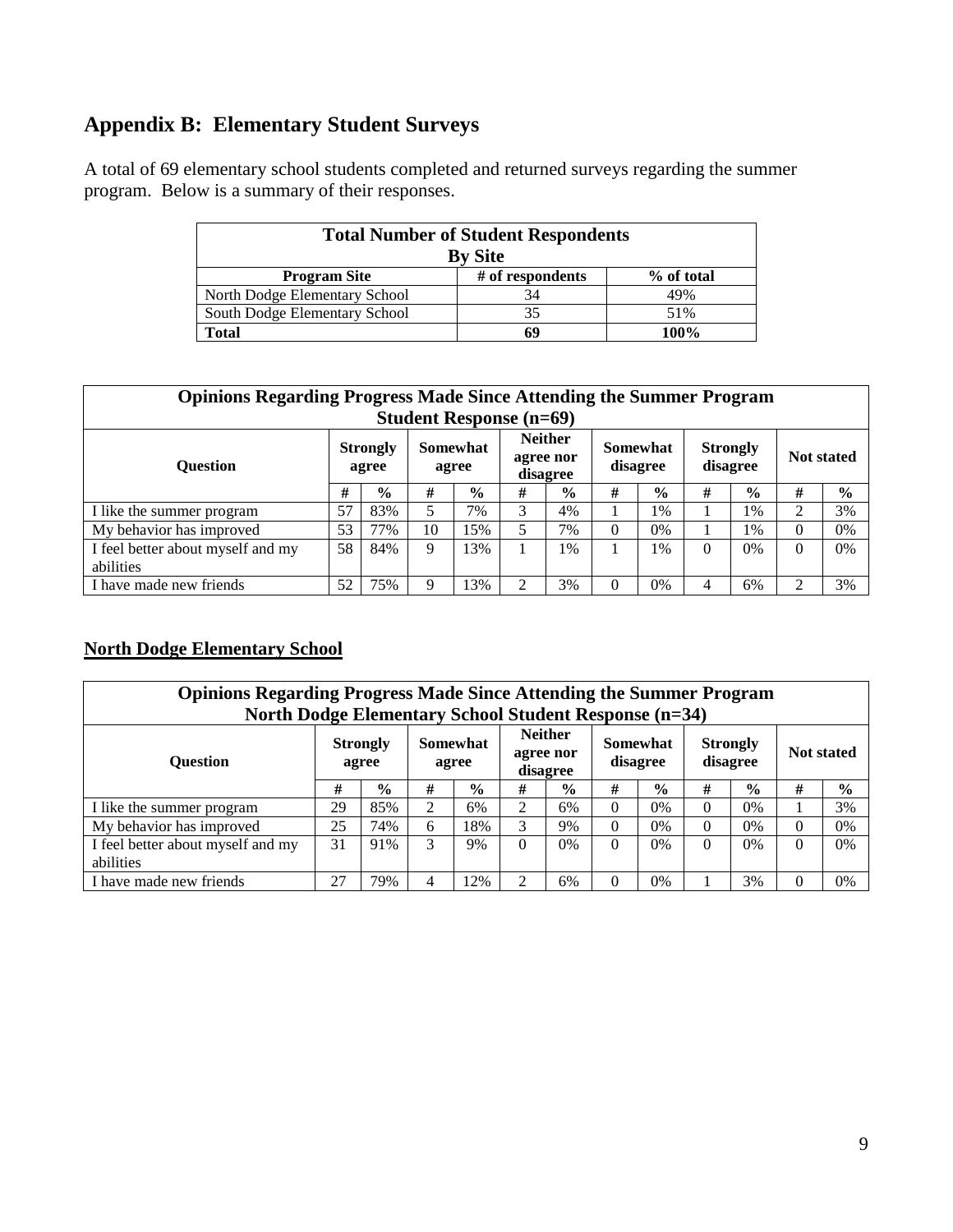# **South Dodge Elementary School**

|                                   | <b>Opinions Regarding Progress Made Since Attending the Summer Program</b><br>South Dodge Elementary School Student Response (n=35) |                          |   |                          |          |                                         |          |                      |   |                             |          |                   |  |  |
|-----------------------------------|-------------------------------------------------------------------------------------------------------------------------------------|--------------------------|---|--------------------------|----------|-----------------------------------------|----------|----------------------|---|-----------------------------|----------|-------------------|--|--|
| <b>Ouestion</b>                   |                                                                                                                                     | <b>Strongly</b><br>agree |   | <b>Somewhat</b><br>agree |          | <b>Neither</b><br>agree nor<br>disagree |          | Somewhat<br>disagree |   | <b>Strongly</b><br>disagree |          | <b>Not stated</b> |  |  |
|                                   | #                                                                                                                                   | $\frac{0}{0}$            | # | $\frac{1}{2}$            | #        | $\%$                                    | #        | $\frac{0}{0}$        | # | $\frac{0}{0}$               | #        | $\frac{0}{0}$     |  |  |
| I like the summer program         | 28                                                                                                                                  | 80%                      | 3 | 9%                       |          | 3%                                      |          | 3%                   |   | 3%                          |          | 3%                |  |  |
| My behavior has improved          | 28                                                                                                                                  | 80%                      | 4 | 1%                       | 2        | 6%                                      | $\Omega$ | $0\%$                |   | 3%                          | $\theta$ | $0\%$             |  |  |
| I feel better about myself and my | 27                                                                                                                                  | 77%                      | 6 | 7%                       |          | 3%                                      |          | 3%                   | 0 | $0\%$                       | $\theta$ | $0\%$             |  |  |
| abilities                         |                                                                                                                                     |                          |   |                          |          |                                         |          |                      |   |                             |          |                   |  |  |
| I have made new friends           | 25                                                                                                                                  | 71%                      |   | 4%                       | $\Omega$ | 0%                                      | $\Omega$ | 0%                   | 3 | 9%                          | 2        | 6%                |  |  |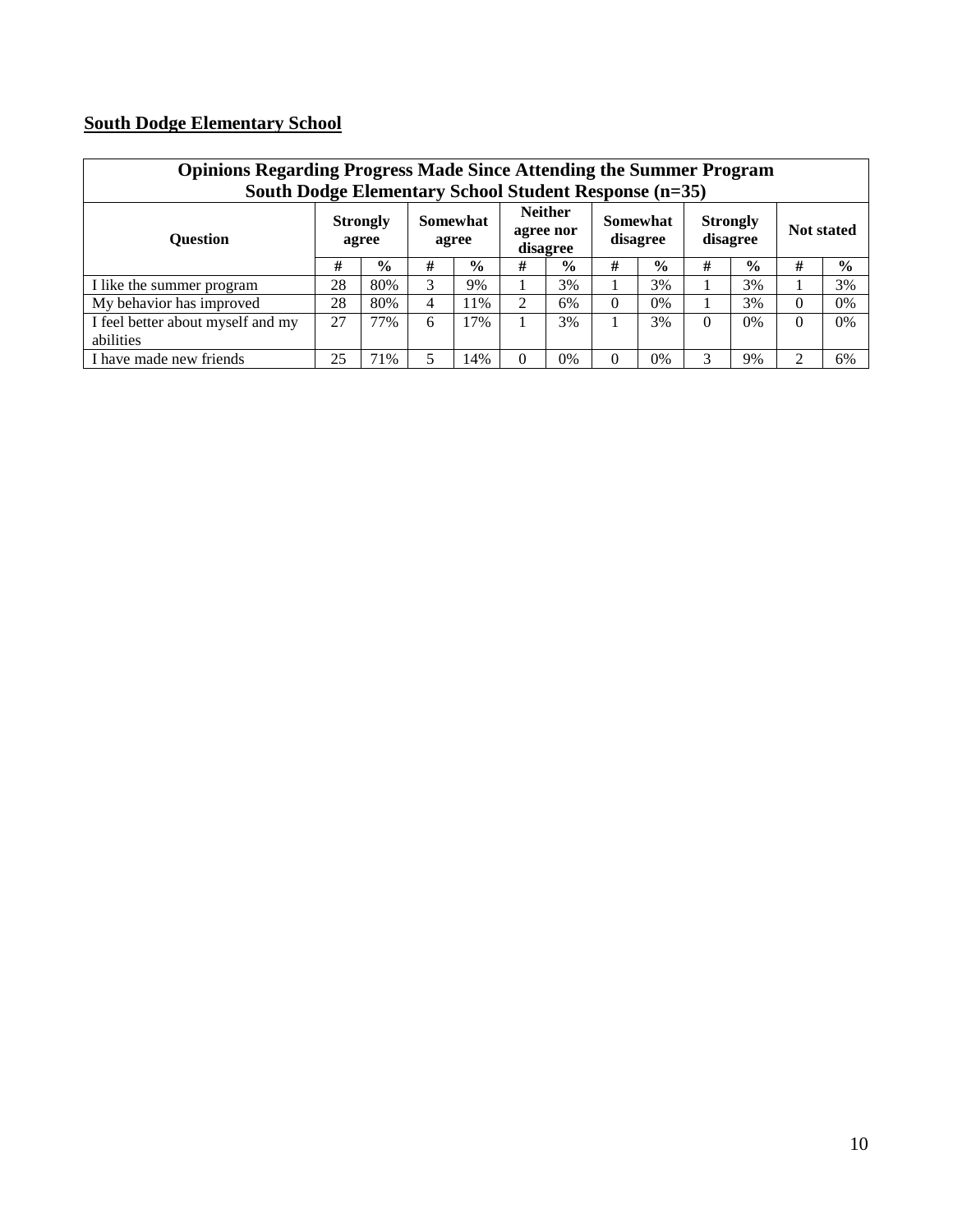# **Elementary Student Surveys**

#### **Student Comments:**

#### **North Dodge Elementary School:**

#### **1. What's the best thing about the Summer Program?**

- *All the activities and field trips.*
- *All the activities.*
- *Art / escape room.*
- *Basketball camp.*
- *Being with teachers*
- *Camp of Champs.* (Repeated 2 times)
- *Escape room.*
- *Everything.*
- *Field trips and doing fun stuff.*
- *Fun things in gym.*
- *Having fun.*
- *I have made some new friends.*
- *I have to be with my friends.*
- *I made new friends and had lots of fun.*
- *Ice cream on the last day.*
- *It is fun.*
- *Its fun.* (Repeated 1 time)
- *Making magnets.*
- *Meeting friends.*
- *Played with my friends.*
- *Playing.*
- *The best thing about the summer program is getting to play.*
- *The best thing about the summer program is having fun.*
- *The play.*

#### **2. What needs to be improved about the Summer Program?**

- *Activities.*
- *Even more fun activities!*
- *Go somewhere funner.*
- *Have more recess.*
- *Learning how to do dribbill on soccer ball.*
- *Lots of recess.*
- *More activities.* (Repeated 1 time)
- *Nah.*
- *None.*
- *Nonthing.*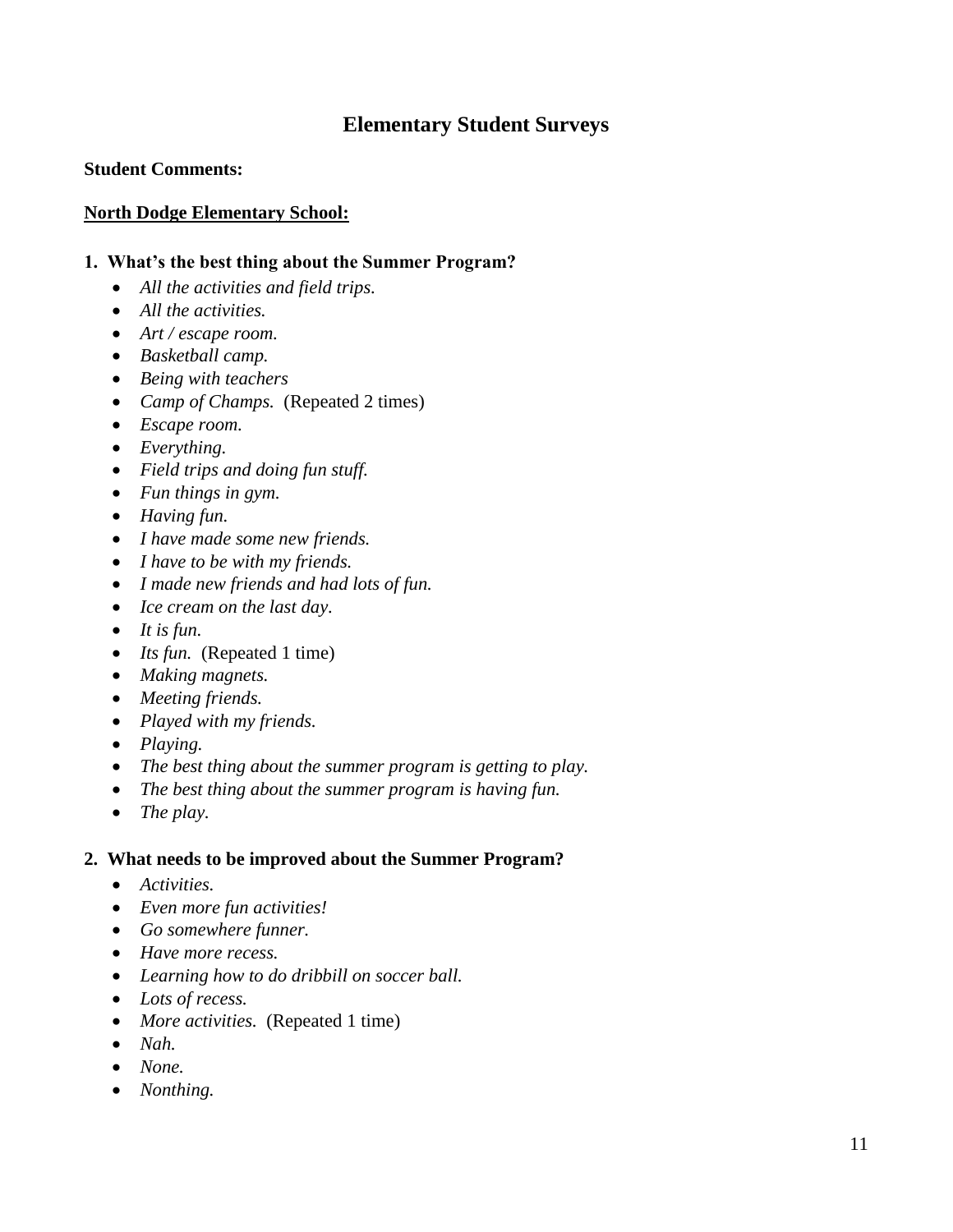- *Nothing.* (Repeated 7 times)
- *The food.* (Repeated 1 time)
- *Time limit.*
- *We need better food.*

#### **3. Additional comments?**

- *Best summer ever.*
- *Best thing ever.*
- *Fun fun.*
- *Fun to me.*
- *I have nothing to say.*
- *I love it.* (Repeated 1 time)
- *I love my teachers.*
- *I love the summer school. It is good.*
- *I loved it.*
- *I will miss all of the teachers.*
- It helped me during the summer. (Repeated 1 time)
- *It is a fun place.*
- *It was fun.* (Repeated 1 time)
- *It's fun.*
- *No not really but I loved it here!*
- *No.* (Repeated 1 time)
- *Not bad.*
- *Really fun.*
- *That the teachers were nice.*
- *The summer program is awesome. Mrs. Leisa is my favorite.*
- *Thx for the kindness and ice cream.*

## **South Dodge Elementary School:**

- **1. What's the best thing about the Summer Program?**
	- *Acting.*
	- *Actities.*
	- *Activies.*
	- *Activities.* (Repeated 2 times)
	- *Alice play.* (Repeated 1 time)
	- *Eating.*
	- *Everything.*
	- *Farm sunflower.*
	- *Friends.*
	- *Going to Ms. Becks class.*
	- *Have fun.*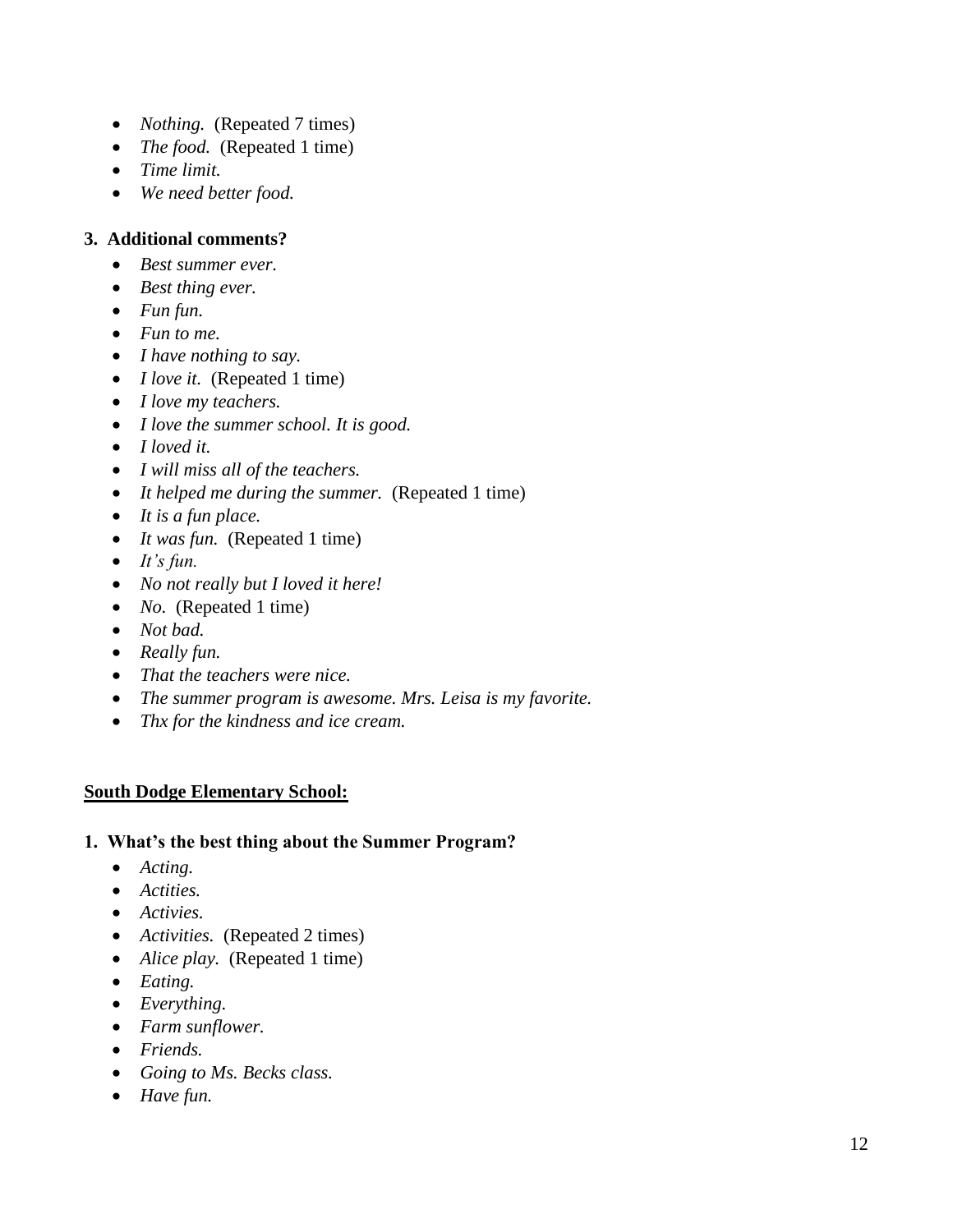- *Lunch.* (Repeated 2 times)
- *Making friends and having fun.*
- *Making slime and the play.*
- *Making slime.*
- *Play (acting).*
- *Play. Field trip. Lunch. Outside. Basketball.*
- *Playing with my friends.*
- *Playing with slime.*
- *Seeing*
- *Teachers.*
- *The Alice in Wonderland play.*
- *The best thing about summer camp is I like to hang with my friends.*
- *The best thing about the summer program is fleid trips.*
- *The teachers and friends.*
- *Trips.* (Repeated 3 times)
- *When you see your old friend.*

#### **2. What needs to be improved about the Summer Program?**

- *Art.*
- *Clan up.*
- *Clean up and being loud for the play.*
- *Clean up.*
- *Fix the stuf in the classrome.*
- *Food.*
- *I want to leav a 3:00 instead a 2:00.*
- *It fun.*
- *Liseg to the teacher.*
- *More art.* (Repeated 6 times)
- *More games.* (Repeated 4 times)
- *None.*
- *Nothing.* (Repeated 3 times)
- *Peipol.*
- *School start at 10:00 A.M.*
- *Something that need to be improved is going to more place.*
- *The food.*
- *The lunches.*
- *Turn the AC up. To warm.* (Repeated 1 time)
- *We need 2 breakfast.*

## **3. Additional comments?**

- *Boys sit at one girl sit at the other table.*
- *I have fun.*
- *I love it.* (Repeated 1 time)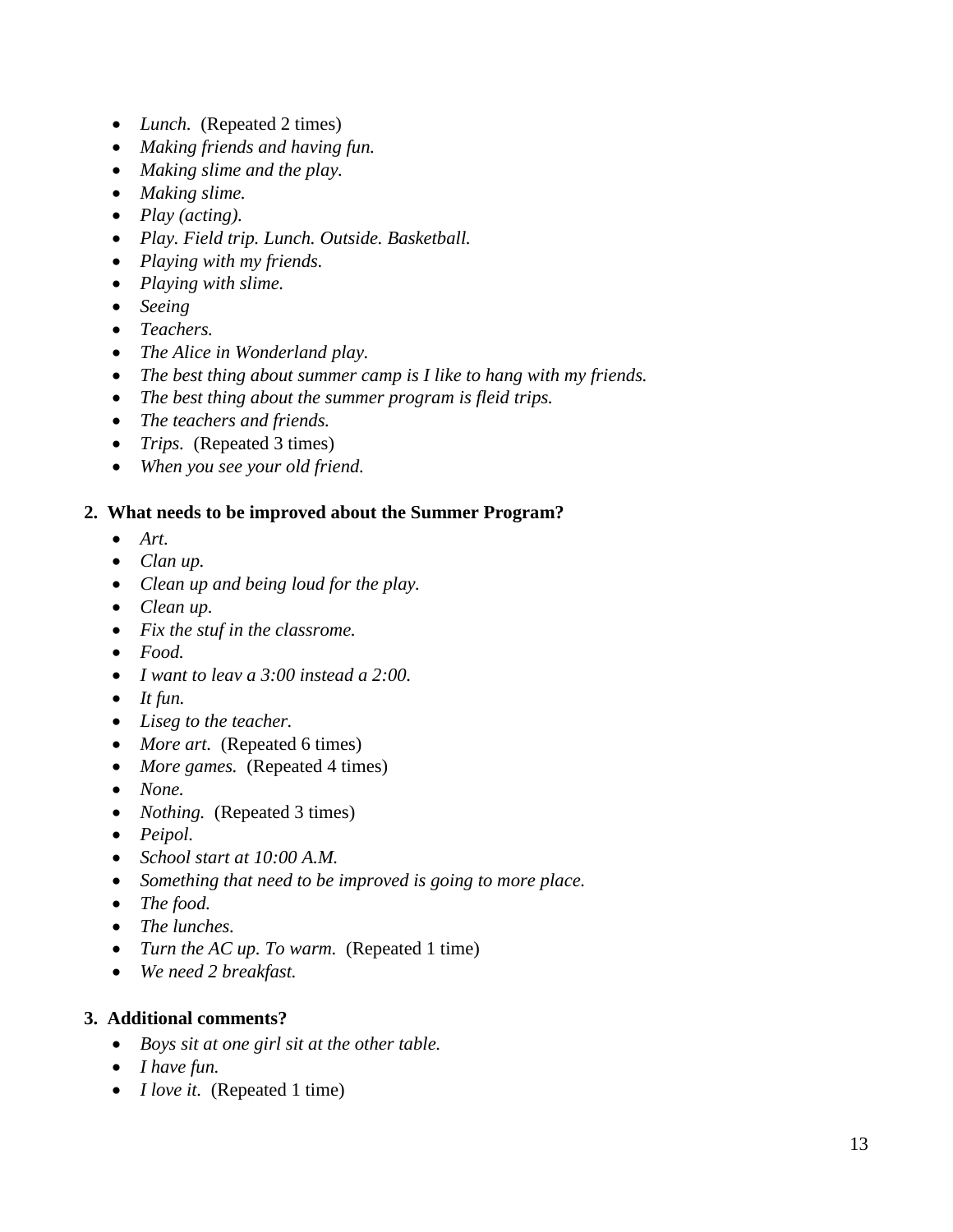- *I want lunch to be earlyer.*
- *Is fun.*
- *It is awesome.* (Repeated 2 times)
- *It is cool.* (Repeated 2 times)
- *It is fun.* (Repeated 7 times)
- *It is so fun.*
- *Like going to the next grade your going to.*
- *No thank you.*
- *No.* (Repeated 8 times)
- *Playing outside.*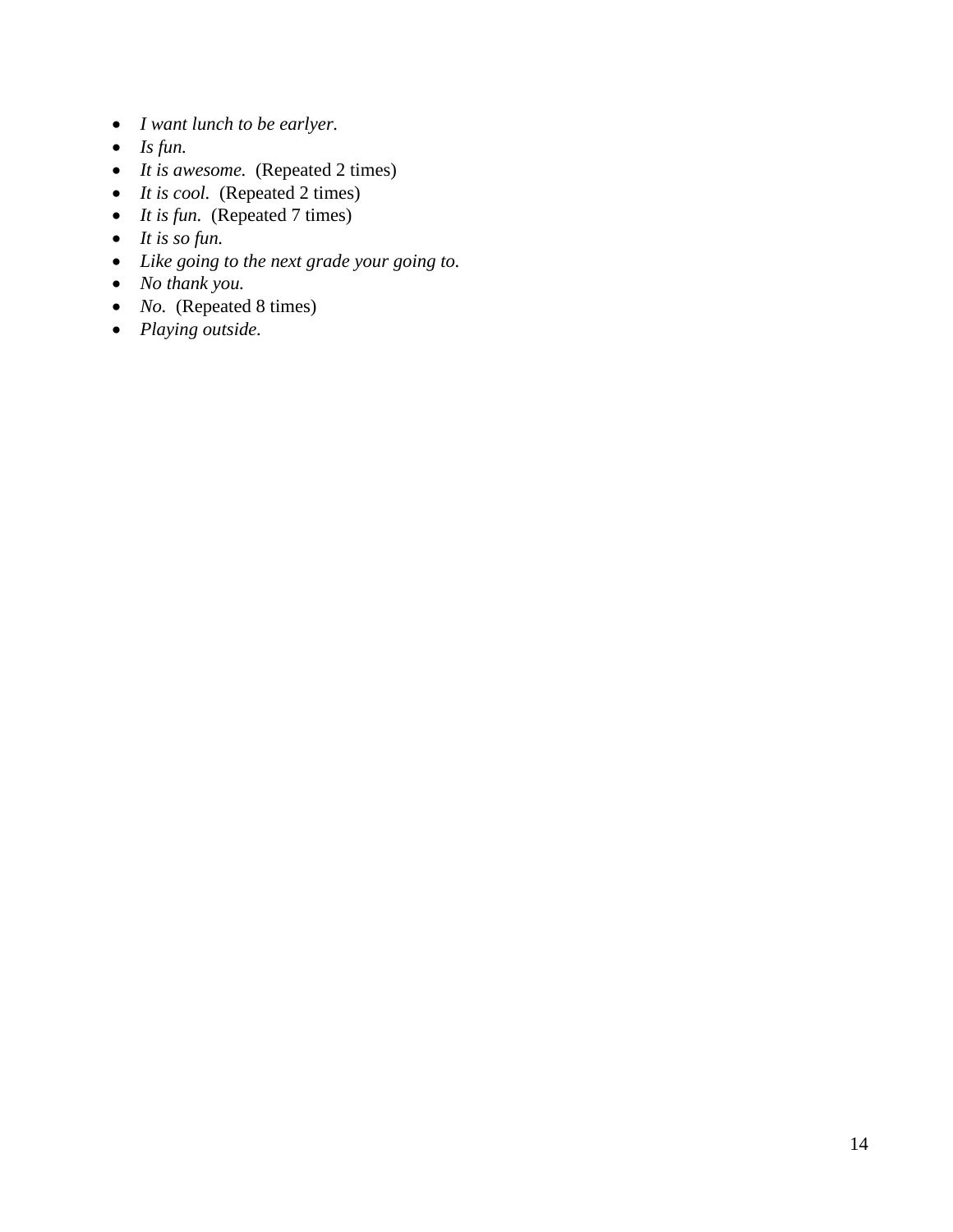# **Appendix C: Family Satisfaction Surveys**

A total of 52 parents of Summer Program participants completed and returned surveys regarding the program.

| <b>Total Number of Family Respondents</b> |                |            |  |  |  |  |  |  |  |  |  |  |
|-------------------------------------------|----------------|------------|--|--|--|--|--|--|--|--|--|--|
| <b>By Site</b>                            |                |            |  |  |  |  |  |  |  |  |  |  |
| <b>Program Site</b>                       | $#$ of parents | % of total |  |  |  |  |  |  |  |  |  |  |
| North Dodge Elementary School             | 33             | 63%        |  |  |  |  |  |  |  |  |  |  |
| South Dodge Elementary School             | 19             | 37%        |  |  |  |  |  |  |  |  |  |  |
| Total                                     | 52             | 100%       |  |  |  |  |  |  |  |  |  |  |

| <b>Parent's Satisfaction with the Summer Program</b><br><b>Family Response</b> |    |                       |          |                              |   |                      |          |               |                   |               |  |  |
|--------------------------------------------------------------------------------|----|-----------------------|----------|------------------------------|---|----------------------|----------|---------------|-------------------|---------------|--|--|
| <b>Program Site</b>                                                            |    | <b>Very Satisfied</b> |          | Somewhat<br><b>Satisfied</b> |   | <b>Not Satisfied</b> |          | Don't Know    | <b>Not stated</b> |               |  |  |
|                                                                                | #  | $\frac{0}{0}$         | #        | $\frac{0}{0}$                | # | $\frac{0}{0}$        | #        | $\frac{0}{0}$ | #                 | $\frac{6}{9}$ |  |  |
| North Dodge Elementary School                                                  | 33 | 100%                  | $\Omega$ | 0%                           | 0 | 0%                   |          | 0%            |                   | 0%            |  |  |
| South Dodge Elementary School                                                  | 19 | 100%                  | 0        | 0%                           |   | 0%                   |          | 0%            |                   | $0\%$         |  |  |
| <b>Total</b>                                                                   | 52 | 100%                  | $\bf{0}$ | $0\%$                        |   | 0%                   | $\bf{0}$ | 0%            | 0                 | $0\%$         |  |  |

| Where Your Child Usually Went After School Prior to Participating in the Summer Program |          |                                     |    |                                                                                   |    |                                                       |                                                                |               |              |               |                   |               |  |
|-----------------------------------------------------------------------------------------|----------|-------------------------------------|----|-----------------------------------------------------------------------------------|----|-------------------------------------------------------|----------------------------------------------------------------|---------------|--------------|---------------|-------------------|---------------|--|
| <b>Family Response</b>                                                                  |          |                                     |    |                                                                                   |    |                                                       |                                                                |               |              |               |                   |               |  |
| <b>Program Site</b>                                                                     |          | My child<br>stayed at<br>home alone |    | My child<br>staved<br>home with<br>a sibling,<br>parent,<br>guardian<br>or sitter |    | My child<br>went to the<br>home of<br>someone<br>else | My child<br>went<br>someplace<br>else for<br><b>activities</b> |               | <b>Other</b> |               | <b>Not stated</b> |               |  |
|                                                                                         | #        | $\frac{0}{0}$                       | #  | $\frac{0}{0}$                                                                     | #  | $\frac{0}{0}$                                         | #                                                              | $\frac{0}{0}$ | #            | $\frac{6}{6}$ | #                 | $\frac{0}{0}$ |  |
| North Dodge Elementary School                                                           | 4        | 12%                                 | 14 | 42%                                                                               | 9  | 27%                                                   | 3                                                              | 9%            | 3            | 9%            | $\Omega$          | $0\%$         |  |
| South Dodge Elementary School                                                           | $\Omega$ | $0\%$                               | 12 | 63%                                                                               | 2  | 11%                                                   |                                                                | 5%            | 3            | 16%           |                   | 5%            |  |
| <b>Total</b>                                                                            | 4        | 8%                                  | 26 | 50%                                                                               | 11 | 21%                                                   | 4                                                              | 8%            | 6            | 12%           |                   | 2%            |  |

|                               | <b>How You Found Out About the Summer Program</b><br><b>Family Response</b> |               |                                                           |               |                            |               |              |               |                   |               |              |               |  |  |
|-------------------------------|-----------------------------------------------------------------------------|---------------|-----------------------------------------------------------|---------------|----------------------------|---------------|--------------|---------------|-------------------|---------------|--------------|---------------|--|--|
| <b>Program Site</b>           | <b>From the</b><br>From<br>school or<br>another<br>parent<br>agency         |               | From<br>another<br>community<br>organization<br>or agency |               | From<br>another<br>student |               | <b>Other</b> |               | <b>Not stated</b> |               |              |               |  |  |
|                               | #                                                                           | $\frac{0}{0}$ | #                                                         | $\frac{0}{0}$ | #                          | $\frac{6}{9}$ | #            | $\frac{6}{9}$ | #                 | $\frac{6}{9}$ | #            | $\frac{6}{6}$ |  |  |
| North Dodge Elementary School | 31                                                                          | 94%           | $\Omega$                                                  | 0%            | $\Omega$                   | $0\%$         | $\Omega$     | 0%            | 2                 | 6%            | $\Omega$     | 0%            |  |  |
| South Dodge Elementary School | 19                                                                          | 100%          | $\theta$<br>0%                                            |               | $\Omega$                   | 0%            |              | $0\%$         | 0                 | 0%            | $\Omega$     | 0%            |  |  |
| <b>Total</b>                  | 50                                                                          | 96%           | 0                                                         | $0\%$         | $\mathbf{0}$               | $0\%$         | 0            | 0%            | ↑                 | 4%            | $\mathbf{0}$ | $0\%$         |  |  |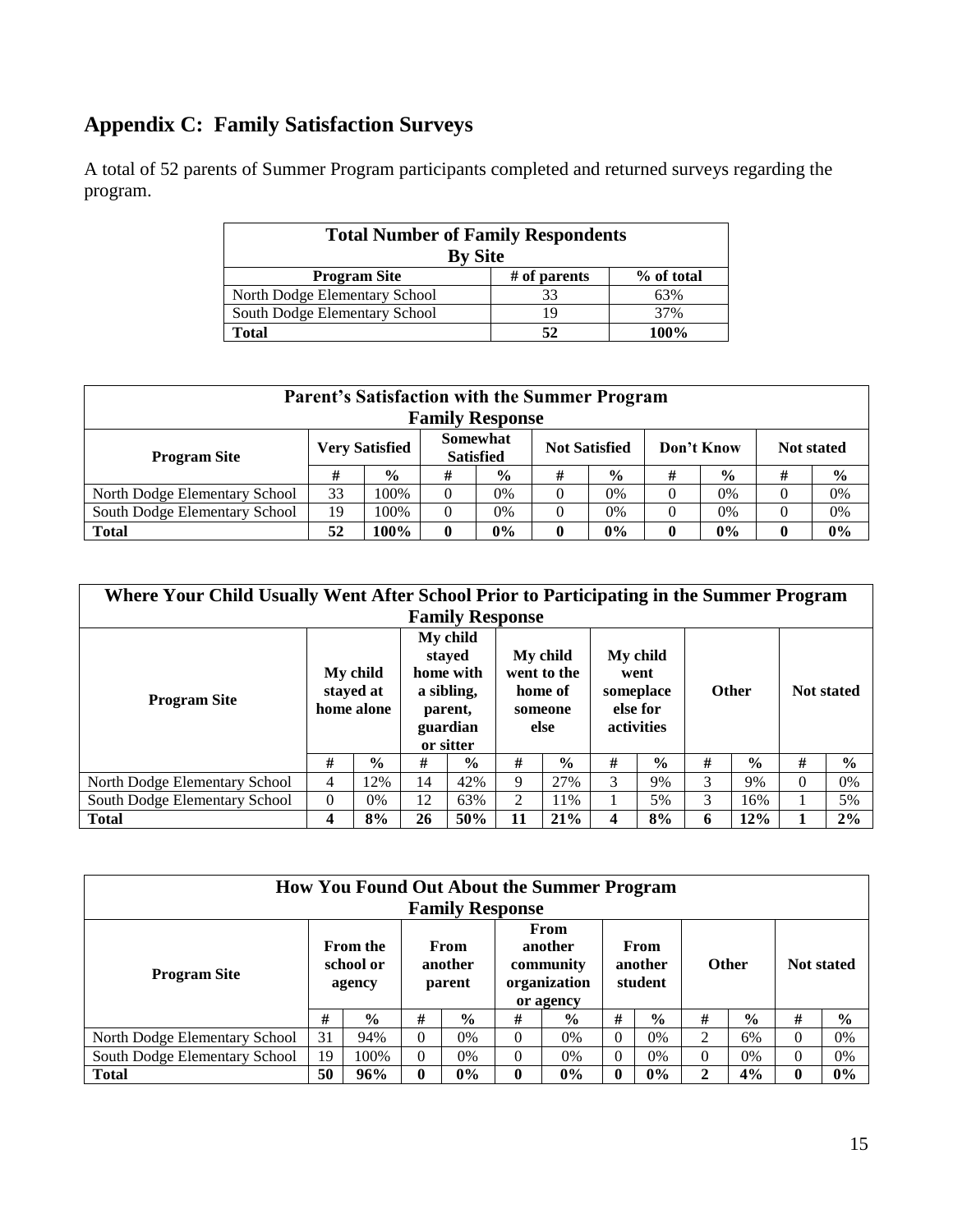|                                                                | <b>Opinions Regarding the Summer Program</b><br><b>Overall Family Response (n=52)</b> |               |                   |               |                                         |               |                      |               |                             |               |                   |               |  |  |
|----------------------------------------------------------------|---------------------------------------------------------------------------------------|---------------|-------------------|---------------|-----------------------------------------|---------------|----------------------|---------------|-----------------------------|---------------|-------------------|---------------|--|--|
| <b>Ouestion</b>                                                | <b>Strongly</b><br>agree                                                              |               | Somewhat<br>agree |               | <b>Neither</b><br>agree nor<br>disagree |               | Somewhat<br>disagree |               | <b>Strongly</b><br>disagree |               | <b>Not stated</b> |               |  |  |
|                                                                | #                                                                                     | $\frac{6}{9}$ | #                 | $\frac{6}{9}$ | #                                       | $\frac{6}{9}$ | #                    | $\frac{6}{9}$ | #                           | $\frac{6}{9}$ | #                 | $\frac{0}{0}$ |  |  |
| The program has helped improve<br>my child's behavior          | 42                                                                                    | 81%           | 6                 | 12%           | 4                                       | 8%            | $\Omega$             | 0%            | $\Omega$                    | $0\%$         | $\Omega$          | 0%            |  |  |
| The program is helping to<br>improve my child's reading skills | 40                                                                                    | 77%           | 9                 | 17%           | $\overline{2}$                          | 4%            | $\Omega$             | 0%            | $\theta$                    | 0%            |                   | 2%            |  |  |
| The program is helping to<br>improve my child's math skills    | 40                                                                                    | 77%           | 9                 | 17%           | $\overline{2}$                          | 4%            | $\Omega$             | 0%            | 0                           | 0%            |                   | 2%            |  |  |

|                                                                | <b>Opinions Regarding the Summer Program</b><br><b>North Dodge Elementary School Family Response (n=33)</b> |                          |                   |               |                                         |               |                             |               |                             |               |          |                   |  |  |
|----------------------------------------------------------------|-------------------------------------------------------------------------------------------------------------|--------------------------|-------------------|---------------|-----------------------------------------|---------------|-----------------------------|---------------|-----------------------------|---------------|----------|-------------------|--|--|
| <b>Ouestion</b>                                                |                                                                                                             | <b>Strongly</b><br>agree | Somewhat<br>agree |               | <b>Neither</b><br>agree nor<br>disagree |               | <b>Somewhat</b><br>disagree |               | <b>Strongly</b><br>disagree |               |          | <b>Not stated</b> |  |  |
|                                                                | #                                                                                                           | $\frac{6}{9}$            | #                 | $\frac{6}{6}$ | #                                       | $\frac{0}{0}$ | #                           | $\frac{6}{9}$ | #                           | $\frac{0}{0}$ | #        | $\frac{0}{0}$     |  |  |
| The program has helped improve<br>my child's behavior          | 25                                                                                                          | 76%                      | 5                 | 15%           | 3                                       | 9%            | $\Omega$                    | $0\%$         | $\Omega$                    | $0\%$         | $\Omega$ | 0%                |  |  |
| The program is helping to<br>improve my child's reading skills | 24                                                                                                          | 73%                      | 9                 | 27%           | $\Omega$                                | $0\%$         | $\theta$                    | 0%            | $\Omega$                    | 0%            | $\theta$ | 0%                |  |  |
| The program is helping to<br>improve my child's math skills    | 24                                                                                                          | 73%                      | 9                 | 27%           | $\Omega$                                | $0\%$         | $\theta$                    | 0%            | $\Omega$                    | 0%            | $\Omega$ | 0%                |  |  |

| <b>Opinions Regarding the Summer Program</b><br><b>South Dodge Elementary School Family Response (n=19)</b> |    |                          |          |                   |   |                                         |          |                      |                             |               |                   |               |
|-------------------------------------------------------------------------------------------------------------|----|--------------------------|----------|-------------------|---|-----------------------------------------|----------|----------------------|-----------------------------|---------------|-------------------|---------------|
| <b>Ouestion</b>                                                                                             |    | <b>Strongly</b><br>agree |          | Somewhat<br>agree |   | <b>Neither</b><br>agree nor<br>disagree |          | Somewhat<br>disagree | <b>Strongly</b><br>disagree |               | <b>Not stated</b> |               |
|                                                                                                             | #  | $\frac{0}{0}$            | #        | $\frac{1}{2}$     | # | $\frac{0}{0}$                           | #        | $\frac{6}{9}$        | #                           | $\frac{0}{0}$ | #                 | $\frac{0}{0}$ |
| The program has helped improve<br>my child's behavior                                                       | 17 | 90%                      |          | 5%                |   | 5%                                      | $\Omega$ | $0\%$                | $\Omega$                    | $0\%$         | $\theta$          | $0\%$         |
| The program is helping to<br>improve my child's reading skills                                              | 16 | 84%                      | $\Omega$ | $0\%$             | 2 | 11%                                     | $\Omega$ | 0%                   | $\Omega$                    | 0%            |                   | 5%            |
| The program is helping to<br>improve my child's math skills                                                 | 16 | 84%                      | $\Omega$ | $0\%$             | 2 | 11%                                     | $\Omega$ | 0%                   | $\Omega$                    | $0\%$         |                   | 5%            |

| Would Like for Their Child to Participate in the Summer Program Next Year |     |               |  |               |  |               |                   |               |  |
|---------------------------------------------------------------------------|-----|---------------|--|---------------|--|---------------|-------------------|---------------|--|
| <b>Family Response</b>                                                    |     |               |  |               |  |               |                   |               |  |
|                                                                           | Yes |               |  | No            |  | Undecided     | <b>Not stated</b> |               |  |
| <b>Program Site</b>                                                       |     | $\frac{6}{6}$ |  | $\frac{0}{0}$ |  | $\frac{0}{0}$ |                   | $\frac{6}{9}$ |  |
| North Dodge Elementary School                                             |     | 94%           |  | 0%            |  | 3%            |                   | 3%            |  |
| South Dodge Elementary School                                             | 18. | 95%           |  | 0%            |  | 5%            |                   | 0%            |  |
| <b>Total</b>                                                              | 49  | 94%           |  | $0\%$         |  | 4%            |                   | 2%            |  |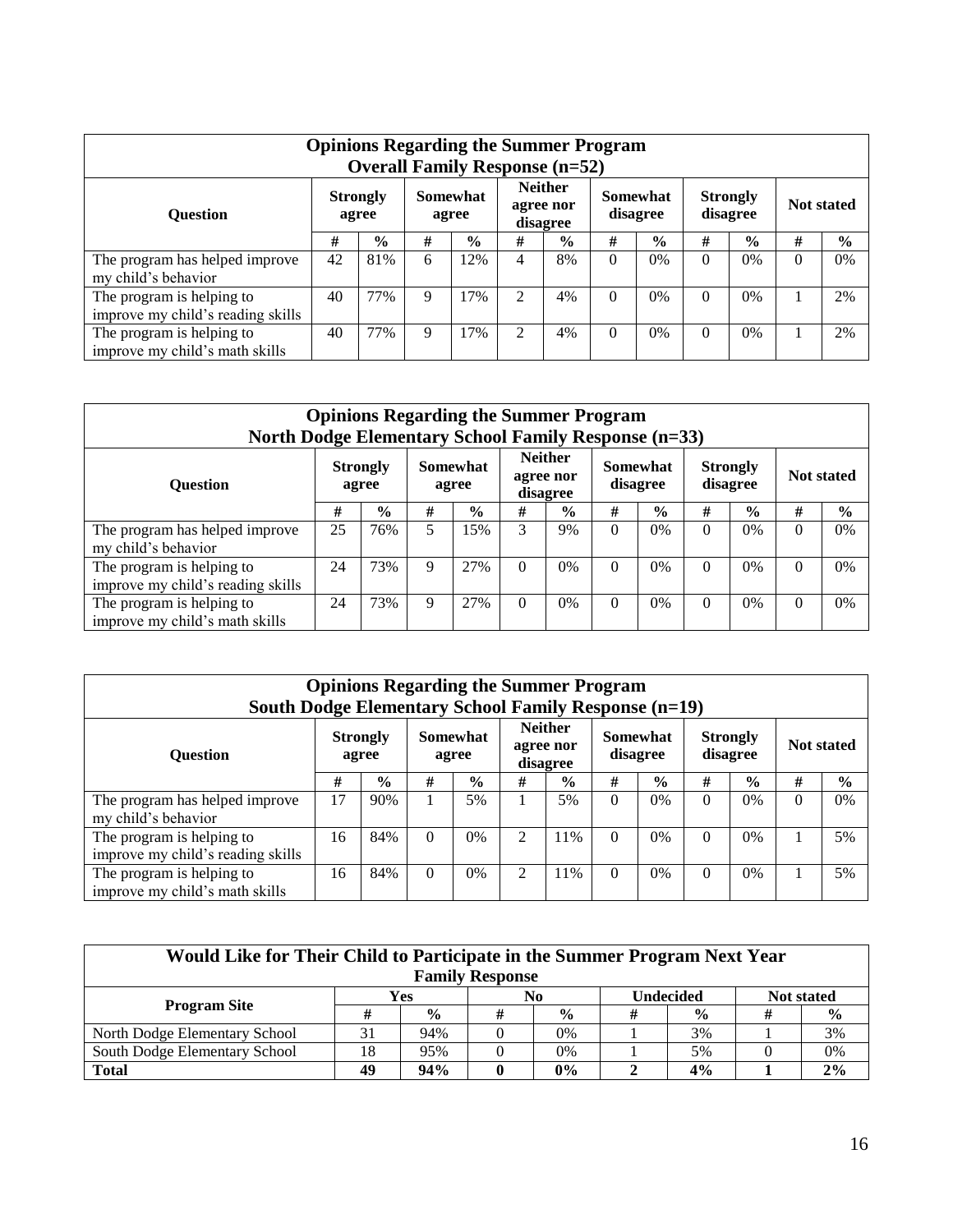# **Family Satisfaction Surveys**

#### **Family Comments:**

#### **North Dodge Elementary School:**

#### **1. What's the best thing about the Summer Program?**

- *Activities that help motive and keep there mind open to possibilities.*
- *Activities.* (Repeated 1 time)
- *Being able to be social and participate with other students.*
- *Fun activities for children.*
- *Hands on activities.*
- *Helping children keep learning throughout the year.*
- Helping children to keep learning throughout the year. (Repeated 1 time)
- *Helping her with her math and reading skills.*
- *Helping kids keep learning throughout the year.*
- *Helping kids learn about different stuff.*
- *I like that they are having fun and not just on their electronics all summer.*
- *Improvement of reading and social skills.*
- *Keep children active.*
- *Keeps child actively learning and socializing.*
- *Lets kids keep practicing skills.*
- *My child getting to interact with the other students during the summer.*
- *My child have fun and learn.*
- *Something instructional and fun activities for them to do while I'm working.*
- *That all the kids were excited to go.*
- *That the kids were excited to go.*
- *The different activities that are provided.*
- *The kids loved it.*
- *The kids still get to learn while having a good time.*
- *This gives my child something to do instead of being home with nothing to do.*
- *To continue the studies missed that helped with improvement for the new school year.*

#### **2. What needs to be improved about the Summer Program?**

- *Everyone is doing a great job.*
- *Food/meals.*
- *Hours.* (Repeated 1 time)
- *Maybe more field trips.*
- *N/A.* (Repeated 6 times)
- *Nothing.* (Repeated 7 times)

#### **3. Additional comments?**

*Child seemed to have a lot of fun.*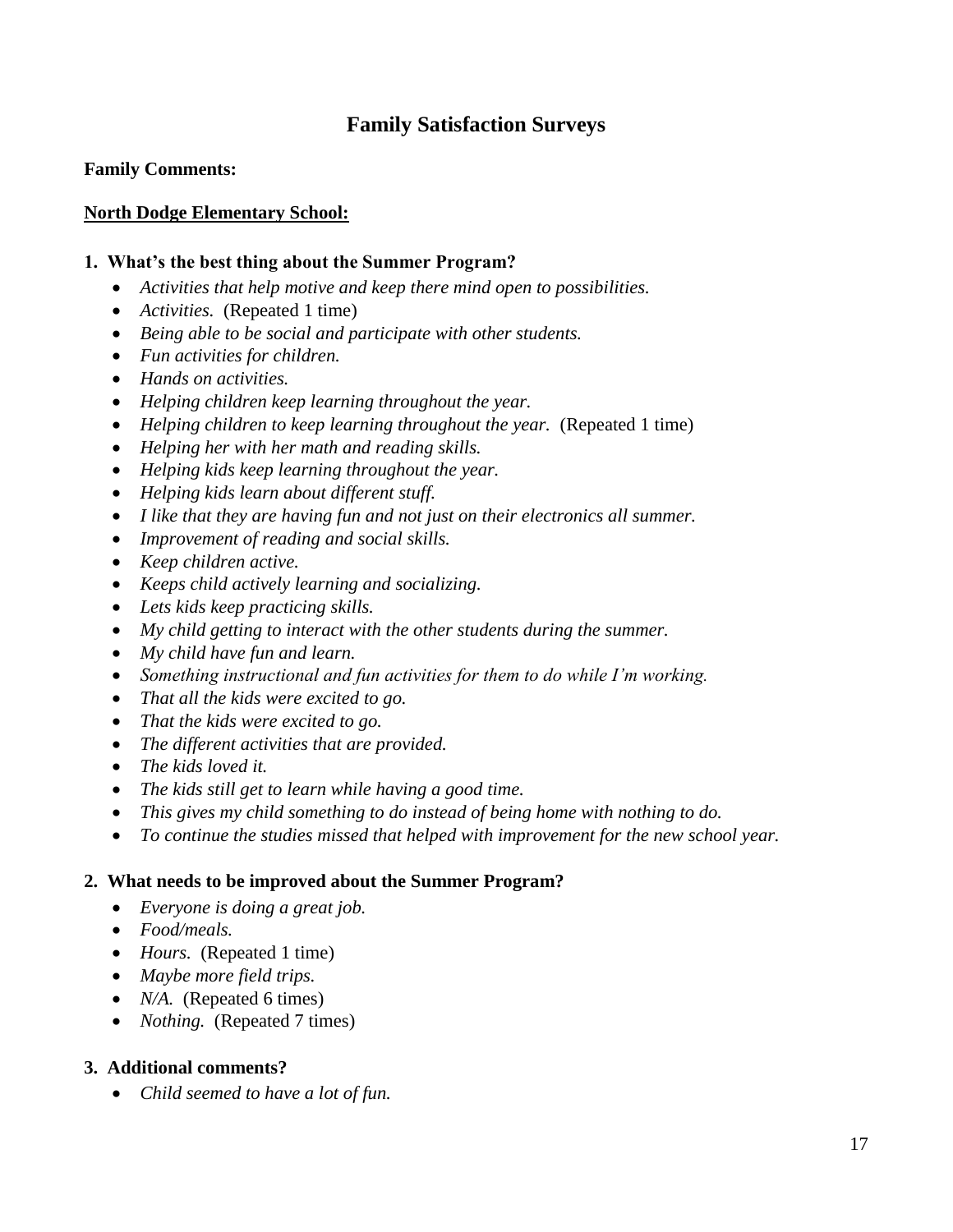- *Comes home excited.*
- *Excellent experience for the children.* (Repeated 1 time)
- *Great teachers and staff. Blessed that my child is a part of this amazing program.*
- *I hope this program continues.*

#### **South Dodge Elementary School:**

#### **1. What's the best thing about the Summer Program?**

- *Able to interact with other children.*
- *Child engagement.*
- *Gives him something to do.*
- *He was able to learn and be around some his friends.*
- *Interactions, fun activities, and friends.*
- *Keeps them busy.*
- *Kids have structured routine.*
- *My child continues to learn, and be with his friends.*
- *My child got a chance to attend such great program.*
- *My son loves it.*
- *My son really enjoyed.*
- *Seeing my child be involved and learning! And excited about it!*
- *She's learning more and being a good girl.*
- *Something for them to do.*
- *Studie more.*
- *They actually learned things and would come home and tell us about it.*
- *They love being around kids their age during the summer.*

#### **2. What needs to be improved about the Summer Program?**

- *Everything was great!*
- *I think its awesome.*
- *It was great. Thanks to all!*
- *Longer, lol.*
- *N/A.* (Repeated 2 times)
- *None.*
- *Nothing at moment.*
- *Nothing.* (Repeated 3 times)

#### **3. Additional comments?**

- *I can't speak hily enough about the summer program. It's great that this is offered in Dodge County. Well staffed.*
- *I would like to thank the staff and other members to help make the program a success for my child and other children. Thanks so much. Love it.*
- *Love it!*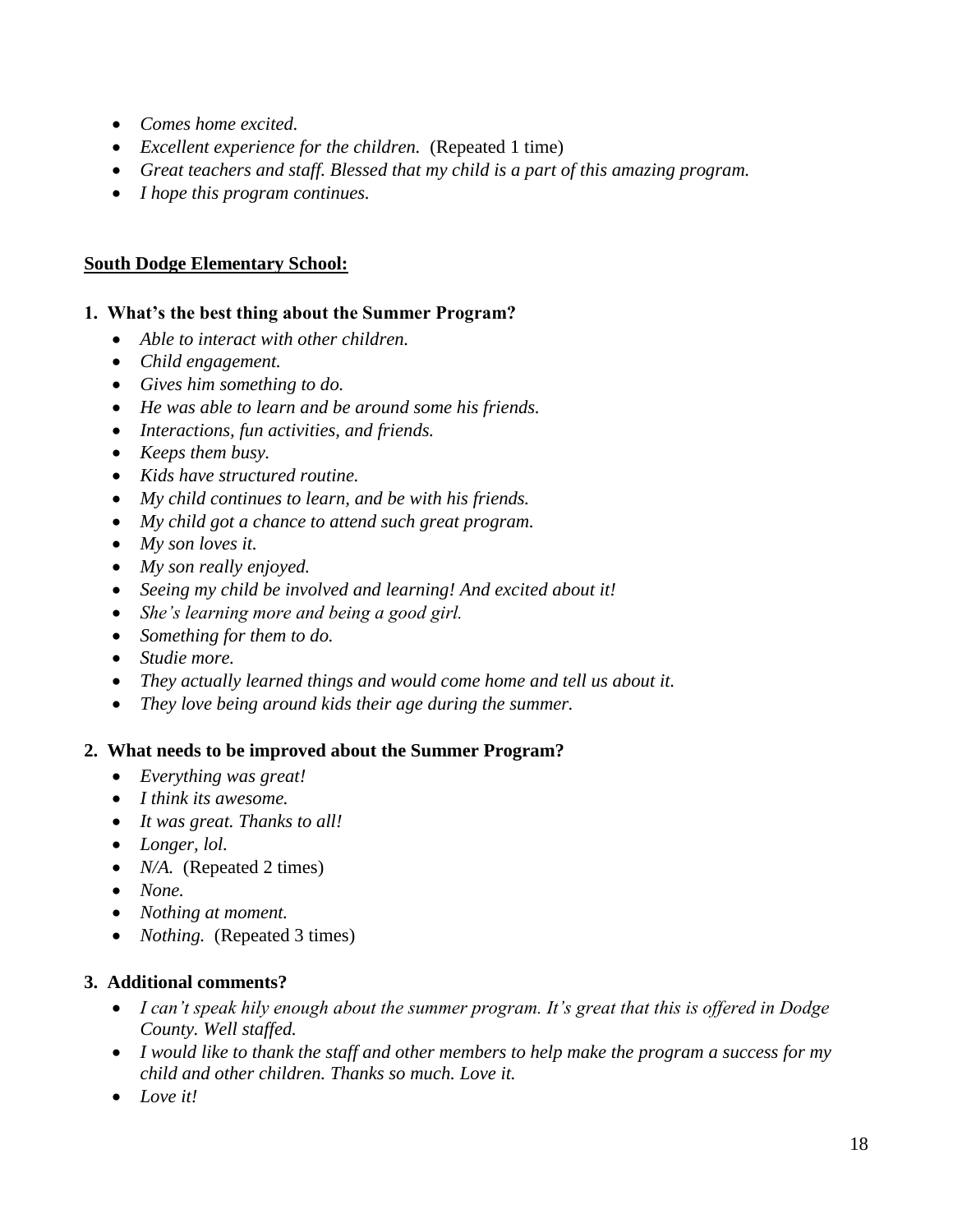- *My child has enjoyed the experience immensely.*
- *N/A.*
- *Very satisfied because otherwise my child would be a home with not much to do. Thanks so much.*
- *Very satisfied.*
- *We loved it and all the teachers!*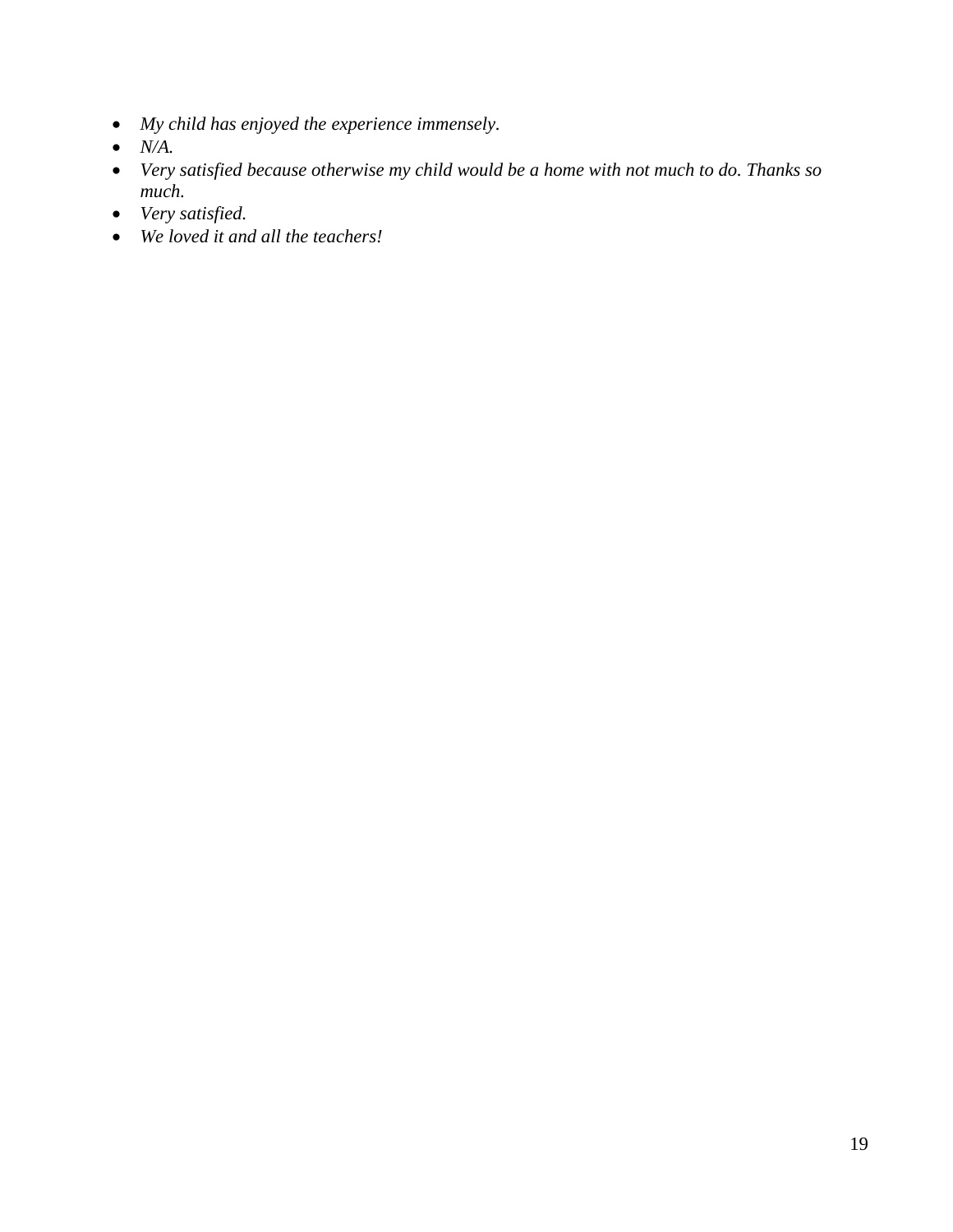# **Appendix D: Family Program Surveys**

A total of 52 satisfaction surveys were completed and returned. Below is a summary of their responses.

| <b>Total Number of Family Respondents</b>                           |                             |  |  |  |  |  |
|---------------------------------------------------------------------|-----------------------------|--|--|--|--|--|
| <b>By Program</b>                                                   |                             |  |  |  |  |  |
| <b>Program</b>                                                      | <b>Number</b><br>of Parents |  |  |  |  |  |
| Missoula Children's Theatre - "Hansel and Gretal": 6/25/21 (NDES)   | 32                          |  |  |  |  |  |
| Missoula Children's Theatre - "Alice in Wonderland": 6/25/21 (SDES) | 20                          |  |  |  |  |  |
| <b>Total</b>                                                        | 52                          |  |  |  |  |  |

| <b>Parent Satisfaction</b>                          |    |                   |          |                  |   |                  |             |               |                   |               |
|-----------------------------------------------------|----|-------------------|----------|------------------|---|------------------|-------------|---------------|-------------------|---------------|
|                                                     |    | <b>By Program</b> |          |                  |   |                  |             |               |                   |               |
| <b>Very</b><br><b>Not</b><br>Somewhat<br>Don't Know |    |                   |          |                  |   |                  |             |               |                   |               |
| Program                                             |    | <b>Satisfied</b>  |          | <b>Satisfied</b> |   | <b>Satisfied</b> |             |               | <b>Not stated</b> |               |
|                                                     |    | $\frac{0}{0}$     | #        | $\frac{0}{0}$    | # | $\frac{6}{6}$    | #           | $\frac{0}{0}$ | #                 | $\frac{0}{0}$ |
| Missoula Children's Theatre - "Hansel and           | 32 | 100\%             | $\theta$ | 0%               | 0 | 0%               | $\Omega$    | $0\%$         | $\Omega$          | 0%            |
| Gretal": 6/25/21 (NDES)                             |    |                   |          |                  |   |                  |             |               |                   |               |
| Missoula Children's Theatre - "Alice in             | 17 | 85%               |          | 10%              | 0 | $0\%$            | $\Omega$    | $0\%$         |                   | 5%            |
| Wonderland": $6/25/21$ (SDES)                       |    |                   |          |                  |   |                  |             |               |                   |               |
| <b>Total</b>                                        | 49 | 94%               | 2        | 4%               |   | $0\%$            | $\mathbf 0$ | 0%            |                   | 2%            |

| Parent Gained Increased Knowledge to Encourage and Support Child's Academic Success |    |               |                             |                |            |               |                   |               |  |
|-------------------------------------------------------------------------------------|----|---------------|-----------------------------|----------------|------------|---------------|-------------------|---------------|--|
| <b>By Program</b>                                                                   |    |               |                             |                |            |               |                   |               |  |
|                                                                                     |    | Yes           |                             | N <sub>0</sub> | Don't Know |               | <b>Not stated</b> |               |  |
| Program                                                                             | #  | $\frac{6}{6}$ | #                           | $\frac{6}{9}$  | #          | $\frac{0}{0}$ | #                 | $\frac{0}{0}$ |  |
| Missoula Children's Theatre - "Hansel and                                           | 30 | 94%           | $\mathcal{D}_{\mathcal{L}}$ | 6%             | 0          | 0%            |                   | 0%            |  |
| Gretal": 6/25/21 (NDES)                                                             |    |               |                             |                |            |               |                   |               |  |
| Missoula Children's Theatre - "Alice in                                             | 20 | 100%          | $\Omega$                    | $0\%$          | $\Omega$   | $0\%$         | $\Omega$          | 0%            |  |
| Wonderland": 6/25/21 (SDES)                                                         |    |               |                             |                |            |               |                   |               |  |
| <b>Total</b>                                                                        | 50 | 96%           | $\mathbf{2}$                | 4%             | 0          | $0\%$         | $\mathbf{0}$      | $0\%$         |  |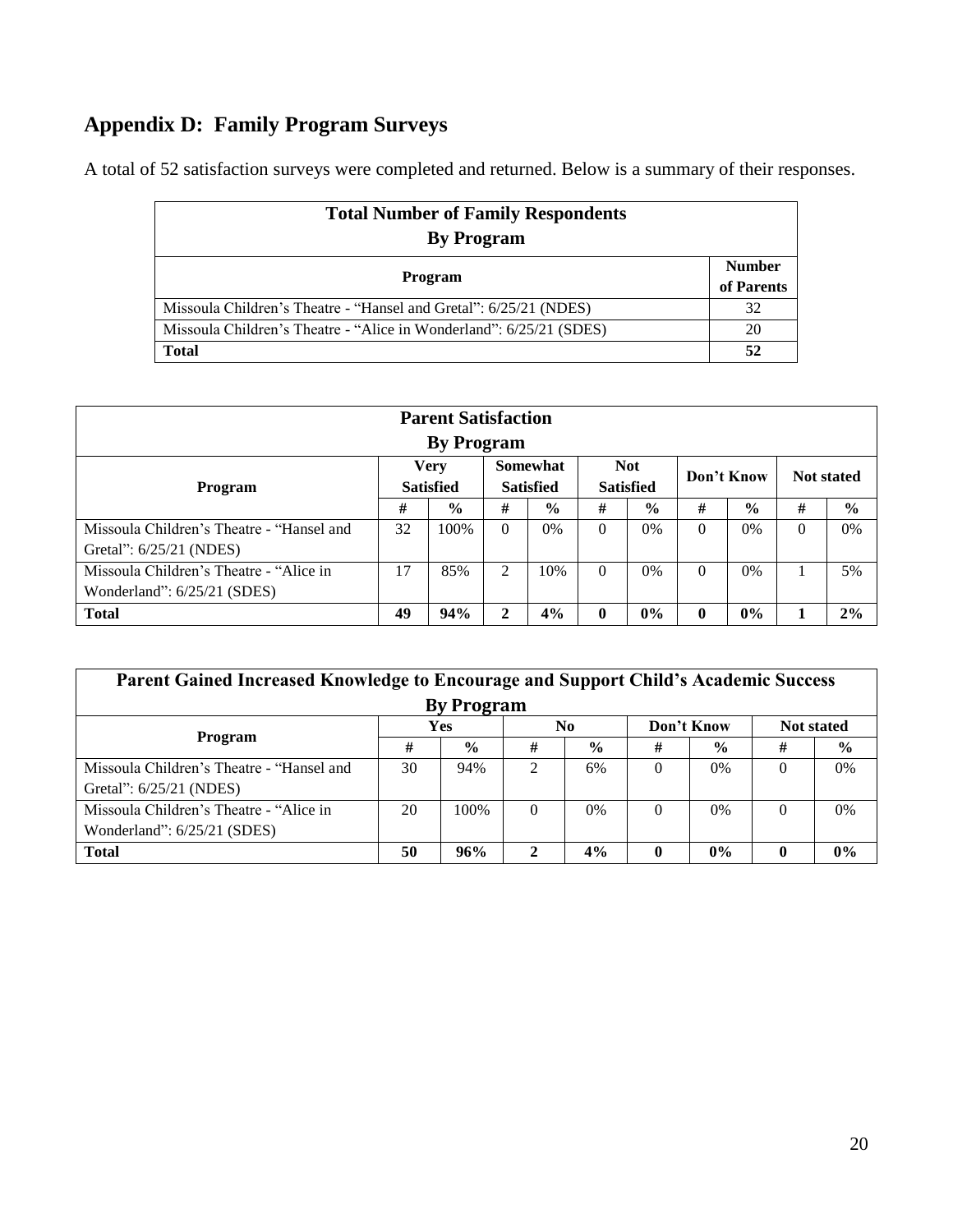# **Family Program Surveys**

#### **Participant Comments:**

#### **NDES:"Hansel and Gretel" at Missoula Children's Theatre (6/25/21):**

#### **1. What's the best thing about today's program?**

- *Being able to get my child out of his comfort zone and learn something new.*
- *Children.*
- *Children's involvement as thespians.*
- *Everything.* (Repeated 3 times)
- *Getting to see the kids perform the play and remembering their lines.*
- *How cute they were.*
- *I loved how they came out of their comfort zones and had fun.*
- *It was very cute.*
- *Participation of children.*
- *Seeing the time and effort put in to this for my child.*
- *She have fun the whole time.*
- *The children! They did an awesome job!*
- *The childrens smiles.*
- *The joy of the these kids faces.*
- *The kids did an amazing job.*
- *The kids having a good time.*
- *The kids loved it.*
- *The play.*
- *To see the kids of all ages work together.* (Repeated 1 time)
- *Very creative and fun.*
- *Watching the children having fun.*
- *Watching the kids enjoy acting and having fun.*
- *Watching them have fun and turn into the character they are playing.*

#### **2. What needs to be improved about today's program?**

- *Everything was great.*
- *N/A.* (Repeated 5 times)
- *None.*
- *Nothing.* (Repeated 6 times)
- *Time.*

#### **3. What additional programs and services would you like to see provided?**

- *More hands on between grade levels.* (Repeated 1 time)
- *More plays during school.*
- *More summer activities or just activities for the school children during the summer month whether its learning or fun.*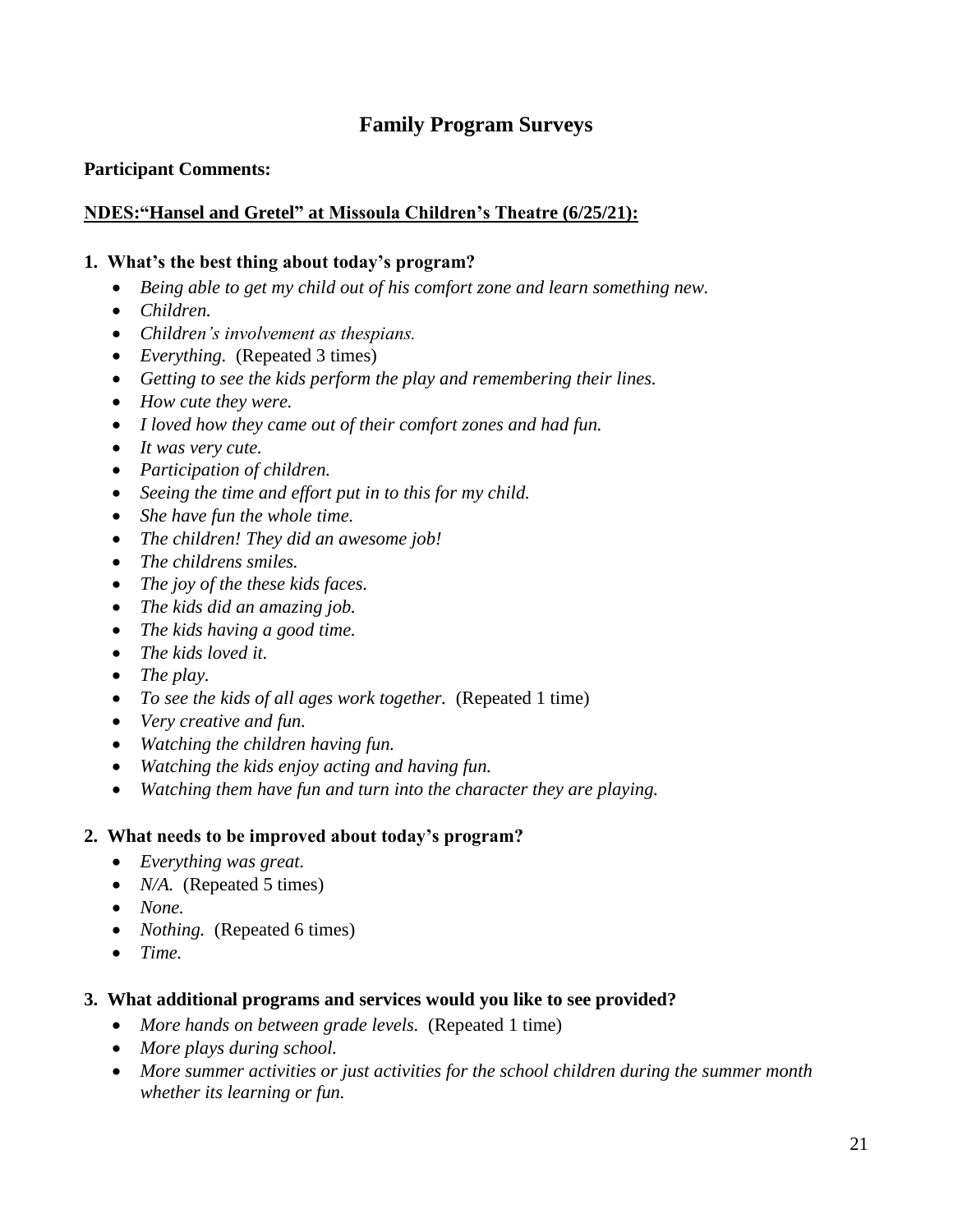- *N/A.*
- *None.*

# **4. Any additional comments?**

- *Keep up the good work.*
- *Mowing the grass was not conducive to the performance.*
- *None.*

## **SDES: "Alice in Wonderland" at Missoula Children's Theatre (6/25/21)**

## **1. What's the best thing about today's program?**

- *Children having fun.*
- *Enjoyed. Watched all the kids. They did a really great job!*
- *Everything.*
- *Getting to see them interact with other students.*
- *How well the kids preformed.*
- *Kids are awesome.*
- *Kids having fun.*
- *Learning something new.*
- *Loved the play – so cute.*
- *Seeing all the kids and staff work together.*
- *Seeing all the kids play the parts and have fun!*
- *Seeing the children enjoying themselves.*
- *She loves to go and her grades skills have come up a lot.*
- *The kids are happy.*
- *The kids.* (Repeated 1 time)
- *Very organized.*
- *Watching my babies act in the play.*

## **2. What needs to be improved about today's program?**

- *?1*
- *Masks.*
- *N/A.* (Repeated 1 time)
- *Need more sounds. Microphone.*
- *Needs more sound please. Microphone.*
- *No masks! Sorry. Know it was probably necessary.*
- *None.* (Repeated 1 time)
- *Nothing.* (Repeated 4 times)
- *Up volume. They were hard to hear.*

# **3. What additional programs and services would you like to see provided?**

• Glee club. (Repeated 1 time)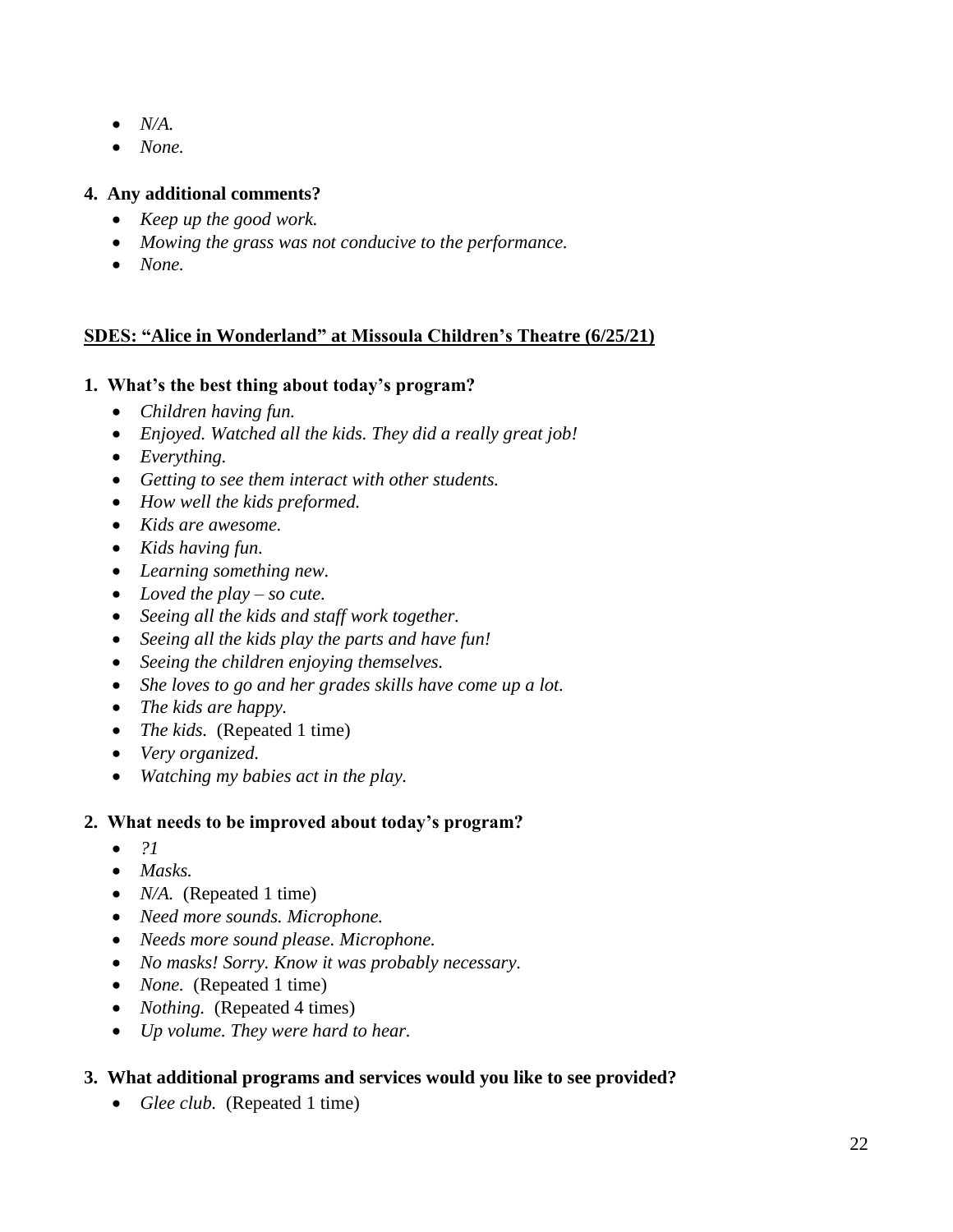- *I like it the way it is.*
- *N/A.*
- *None.*
- *Nothing.* (Repeated 1 time)

#### **4. Any additional comments?**

- *During to play there should only be parents. No other childrens due to the noise it took away from the play.*
- *Good show. Loved it.* (Repeated 1 time)
- *It was great.*
- *No.*
- *None.* (Repeated 1 time)
- *Nothing.*
- *Thank you so much for letting my child attend this program.*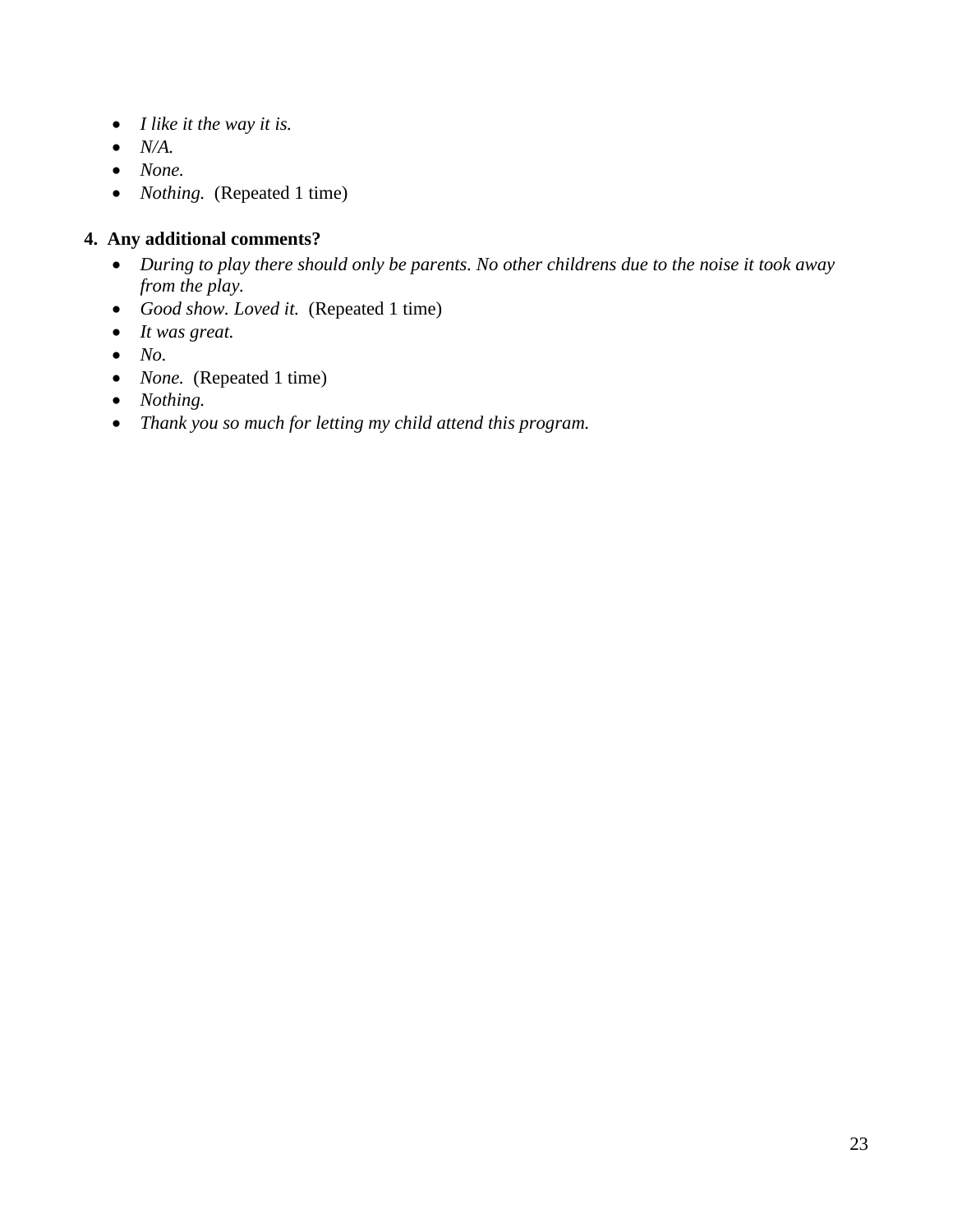# **Appendix E: Staff Surveys**

| <b>Total Number of Staff Respondents</b><br><b>By Site</b> |                  |            |  |  |  |  |  |
|------------------------------------------------------------|------------------|------------|--|--|--|--|--|
| <b>Program Site</b>                                        | # of respondents | % of total |  |  |  |  |  |
| North Dodge Elementary School                              |                  | 50%        |  |  |  |  |  |
| South Dodge Elementary School                              |                  | 50%        |  |  |  |  |  |
| Total                                                      | 16               | 100%       |  |  |  |  |  |

Sixteen (16) staff members completed surveys regarding the Summer Program.

| <b>Satisfaction with the Summer Program</b>    |                  |               |                  |               |                  |               |      |               |        |               |
|------------------------------------------------|------------------|---------------|------------------|---------------|------------------|---------------|------|---------------|--------|---------------|
| <b>By Site</b>                                 |                  |               |                  |               |                  |               |      |               |        |               |
| <b>Somewhat</b><br>Don't<br><b>Not</b><br>Verv |                  |               |                  |               |                  |               |      | <b>Not</b>    |        |               |
| <b>Program Site</b>                            | <b>Satisfied</b> |               | <b>Satisfied</b> |               | <b>Satisfied</b> |               | Know |               | stated |               |
|                                                | #                | $\frac{6}{6}$ | #                | $\frac{6}{9}$ | #                | $\frac{6}{9}$ | #    | $\frac{6}{6}$ | #      | $\frac{6}{9}$ |
| North Dodge Elementary School                  |                  | 88%           | 0                | 0%            |                  | 0%            |      | 0%            |        | 13%           |
| South Dodge Elementary School                  | 8                | 100%          | $\theta$         | 0%            |                  | 0%            |      | $0\%$         |        | 0%            |
| <b>Total</b>                                   | 15               | 94%           | 0                | $0\%$         |                  | 0%            | 0    | $0\%$         |        | 6%            |

| <b>Opinions of the Summer Program</b>                                                                                                                        |    |               |                |               |              |               |                   |               |
|--------------------------------------------------------------------------------------------------------------------------------------------------------------|----|---------------|----------------|---------------|--------------|---------------|-------------------|---------------|
| <b>Overall Staff Response (n=16)</b>                                                                                                                         |    |               |                |               |              |               |                   |               |
| <b>Question</b>                                                                                                                                              |    | Yes           | N <sub>0</sub> |               | Uncertain    |               | <b>Not stated</b> |               |
|                                                                                                                                                              | #  | $\frac{0}{0}$ | #              | $\frac{0}{0}$ | #            | $\frac{6}{6}$ | #                 | $\frac{0}{0}$ |
| Were enough activities planned for the students?                                                                                                             | 15 | 94%           | $\Omega$       | 0%            | 1            | 6%            | $\Omega$          | 0%            |
| Did you attend at least one of the family events?                                                                                                            | 14 | 88%           | $\overline{2}$ | 13%           | $\Omega$     | 0%            | $\Omega$          | 0%            |
| Did you think the activities/services were age<br>appropriate for the students?                                                                              | 16 | 100%          | $\Omega$       | 0%            | $\Omega$     | 0%            | $\Omega$          | 0%            |
| Do you feel students gained useful knowledge<br>through the program?                                                                                         | 16 | 100%          | $\theta$       | 0%            | $\Omega$     | $0\%$         | $\Omega$          | 0%            |
| Do you feel the summer program benefited your<br>students?                                                                                                   | 16 | 100%          | $\Omega$       | 0%            | $\Omega$     | 0%            | $\Omega$          | 0%            |
| Do you feel discipline problems were handled<br>appropriately?                                                                                               | 16 | 100%          | $\theta$       | 0%            | $\Omega$     | 0%            | $\Omega$          | 0%            |
| Do you feel that you received an adequate amount<br>of training to perform your job duties?                                                                  | 16 | 100%          | $\theta$       | 0%            | $\Omega$     | 0%            | $\Omega$          | 0%            |
| Do you feel that you received an adequate amount<br>of supervision and guidance when performing your<br>iob duties?                                          | 16 | 100%          | $\theta$       | 0%            | $\mathbf{0}$ | 0%            | $\Omega$          | 0%            |
| Do you feel that there is an adequate amount of<br>communication between summer program staff<br>members, regular school day staff, parents and<br>students? | 16 | 100%          | $\Omega$       | 0%            | $\Omega$     | 0%            | $\Omega$          | 0%            |
| Does the existence of volunteers improve the<br>quality of services provided by the summer<br>program?                                                       | 16 | 100%          | $\theta$       | 0%            | $\Omega$     | 0%            | $\Omega$          | 0%            |
| Would you like to work with the program next<br>year?                                                                                                        | 14 | 88%           | $\Omega$       | 0%            | $\Omega$     | 0%            | $\overline{2}$    | 13%           |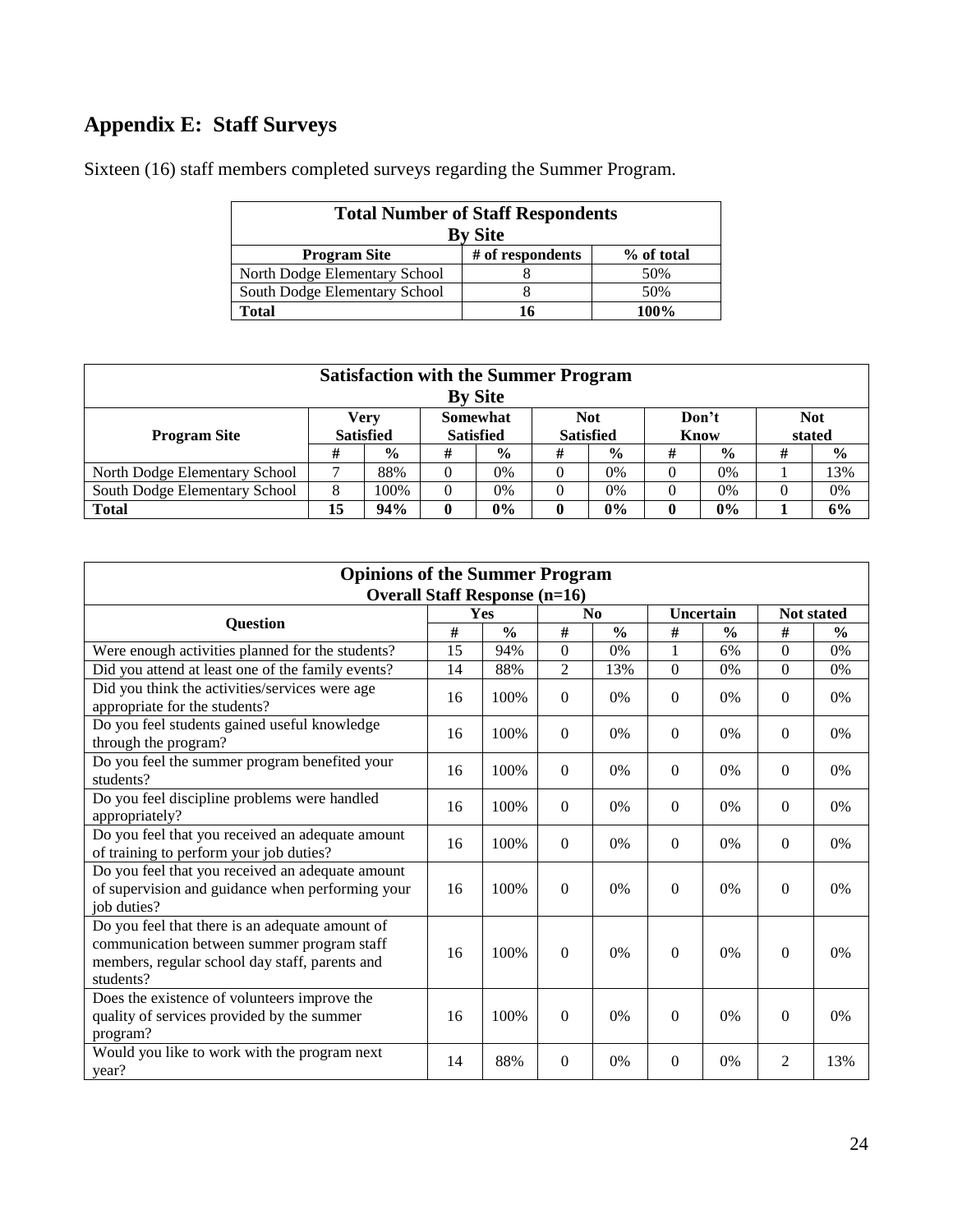| <b>Opinions of the Summer Program</b>                                                                                                                        |   |               |                  |                |              |               |                   |               |
|--------------------------------------------------------------------------------------------------------------------------------------------------------------|---|---------------|------------------|----------------|--------------|---------------|-------------------|---------------|
| <b>North Dodge Elementary School Staff Response (n=8)</b>                                                                                                    |   |               |                  |                |              |               |                   |               |
| <b>Question</b>                                                                                                                                              |   | Yes           |                  | N <sub>0</sub> |              | Uncertain     | <b>Not stated</b> |               |
|                                                                                                                                                              | # | $\frac{0}{0}$ | #                | $\frac{0}{0}$  | #            | $\frac{0}{0}$ | #                 | $\frac{0}{0}$ |
| Were enough activities planned for the students?                                                                                                             | 7 | 88%           | $\boldsymbol{0}$ | 0%             | 1            | 13%           | $\Omega$          | $0\%$         |
| Did you attend at least one of the family events?                                                                                                            | 7 | 88%           | 1                | 13%            | $\Omega$     | 0%            | $\Omega$          | 0%            |
| Did you think the activities/services were age<br>appropriate for the students?                                                                              | 8 | 100%          | $\Omega$         | $0\%$          | $\Omega$     | 0%            | $\Omega$          | $0\%$         |
| Do you feel students gained useful knowledge<br>through the program?                                                                                         | 8 | 100%          | $\Omega$         | 0%             | $\Omega$     | 0%            | $\Omega$          | 0%            |
| Do you feel the summer program benefited your<br>students?                                                                                                   | 8 | 100%          | $\Omega$         | 0%             | $\Omega$     | 0%            | $\Omega$          | 0%            |
| Do you feel discipline problems were handled<br>appropriately?                                                                                               | 8 | 100%          | $\Omega$         | 0%             | $\Omega$     | 0%            | $\Omega$          | 0%            |
| Do you feel that you received an adequate amount<br>of training to perform your job duties?                                                                  | 8 | 100%          | $\theta$         | 0%             | $\Omega$     | 0%            | $\Omega$          | 0%            |
| Do you feel that you received an adequate amount<br>of supervision and guidance when performing your<br>job duties?                                          | 8 | 100%          | $\Omega$         | 0%             | $\theta$     | 0%            | $\Omega$          | 0%            |
| Do you feel that there is an adequate amount of<br>communication between summer program staff<br>members, regular school day staff, parents and<br>students? | 8 | 100%          | $\theta$         | 0%             | $\Omega$     | 0%            | $\Omega$          | 0%            |
| Does the existence of volunteers improve the<br>quality of services provided by the summer<br>program?                                                       | 8 | 100%          | $\Omega$         | 0%             | $\Omega$     | 0%            | $\Omega$          | 0%            |
| Would you like to work with the program next<br>year?                                                                                                        | 6 | 75%           | $\mathbf{0}$     | 0%             | $\mathbf{0}$ | 0%            | 2                 | 25%           |

# **Opinions of the Summer Program**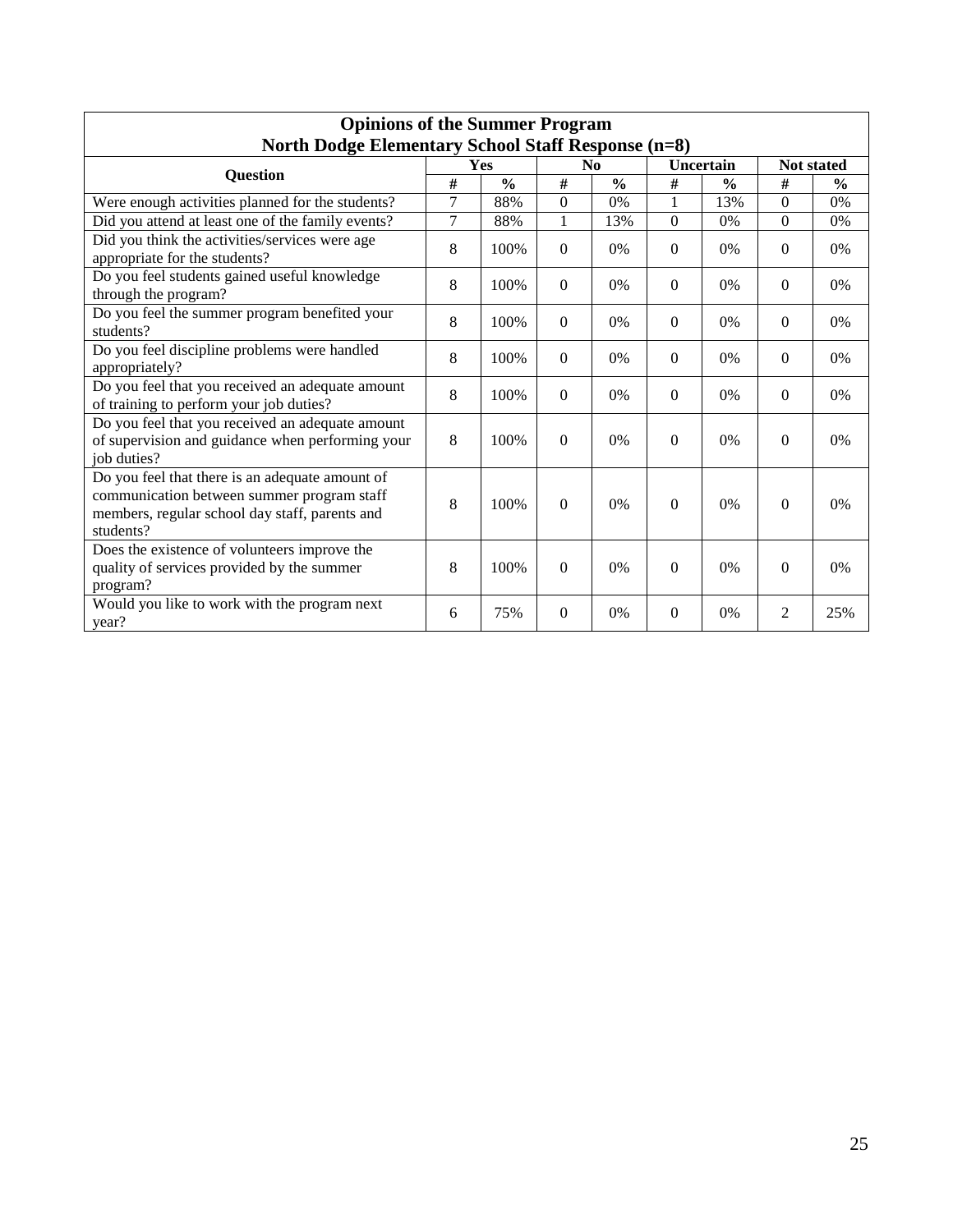| <b>Opinions of the Summer Program</b>                                                                                                                        |                |               |                |               |                  |               |            |               |
|--------------------------------------------------------------------------------------------------------------------------------------------------------------|----------------|---------------|----------------|---------------|------------------|---------------|------------|---------------|
| South Dodge Elementary School Staff Response (n=8)                                                                                                           |                |               |                |               |                  |               |            |               |
|                                                                                                                                                              |                | Yes           | N <sub>0</sub> |               |                  | Uncertain     | Not stated |               |
| <b>Question</b>                                                                                                                                              | #              | $\frac{0}{0}$ | #              | $\frac{0}{0}$ | #                | $\frac{0}{0}$ | #          | $\frac{0}{0}$ |
| Were enough activities planned for the students?                                                                                                             | 8              | 100%          | $\Omega$       | $0\%$         | $\Omega$         | 0%            | $\Omega$   | 0%            |
| Did you attend at least one of the family events?                                                                                                            | $\overline{7}$ | 88%           | 1              | 13%           | $\Omega$         | 0%            | $\Omega$   | 0%            |
| Did you think the activities/services were age<br>appropriate for the students?                                                                              | 8              | 100%          | $\Omega$       | 0%            | $\Omega$         | $0\%$         | $\Omega$   | 0%            |
| Do you feel students gained useful knowledge<br>through the program?                                                                                         | 8              | 100%          | $\Omega$       | 0%            | $\mathbf{0}$     | 0%            | $\Omega$   | 0%            |
| Do you feel the summer program benefited your<br>students?                                                                                                   | 8              | 100%          | $\Omega$       | 0%            | $\boldsymbol{0}$ | 0%            | $\Omega$   | 0%            |
| Do you feel discipline problems were handled<br>appropriately?                                                                                               | 8              | 100%          | $\theta$       | 0%            | $\Omega$         | 0%            | $\Omega$   | 0%            |
| Do you feel that you received an adequate amount<br>of training to perform your job duties?                                                                  | 8              | 100%          | $\Omega$       | 0%            | $\Omega$         | 0%            | $\Omega$   | 0%            |
| Do you feel that you received an adequate amount<br>of supervision and guidance when performing your<br>job duties?                                          | 8              | 100%          | $\Omega$       | 0%            | $\theta$         | 0%            | $\Omega$   | 0%            |
| Do you feel that there is an adequate amount of<br>communication between summer program staff<br>members, regular school day staff, parents and<br>students? | 8              | 100%          | $\Omega$       | 0%            | $\Omega$         | 0%            | $\theta$   | 0%            |
| Does the existence of volunteers improve the<br>quality of services provided by the summer<br>program?                                                       | 8              | 100%          | $\Omega$       | 0%            | $\theta$         | 0%            | $\Omega$   | 0%            |
| Would you like to work with the program next<br>year?                                                                                                        | 8              | 100%          | $\Omega$       | 0%            | $\mathbf{0}$     | 0%            | $\theta$   | 0%            |

# **Opinions of the Summer Program**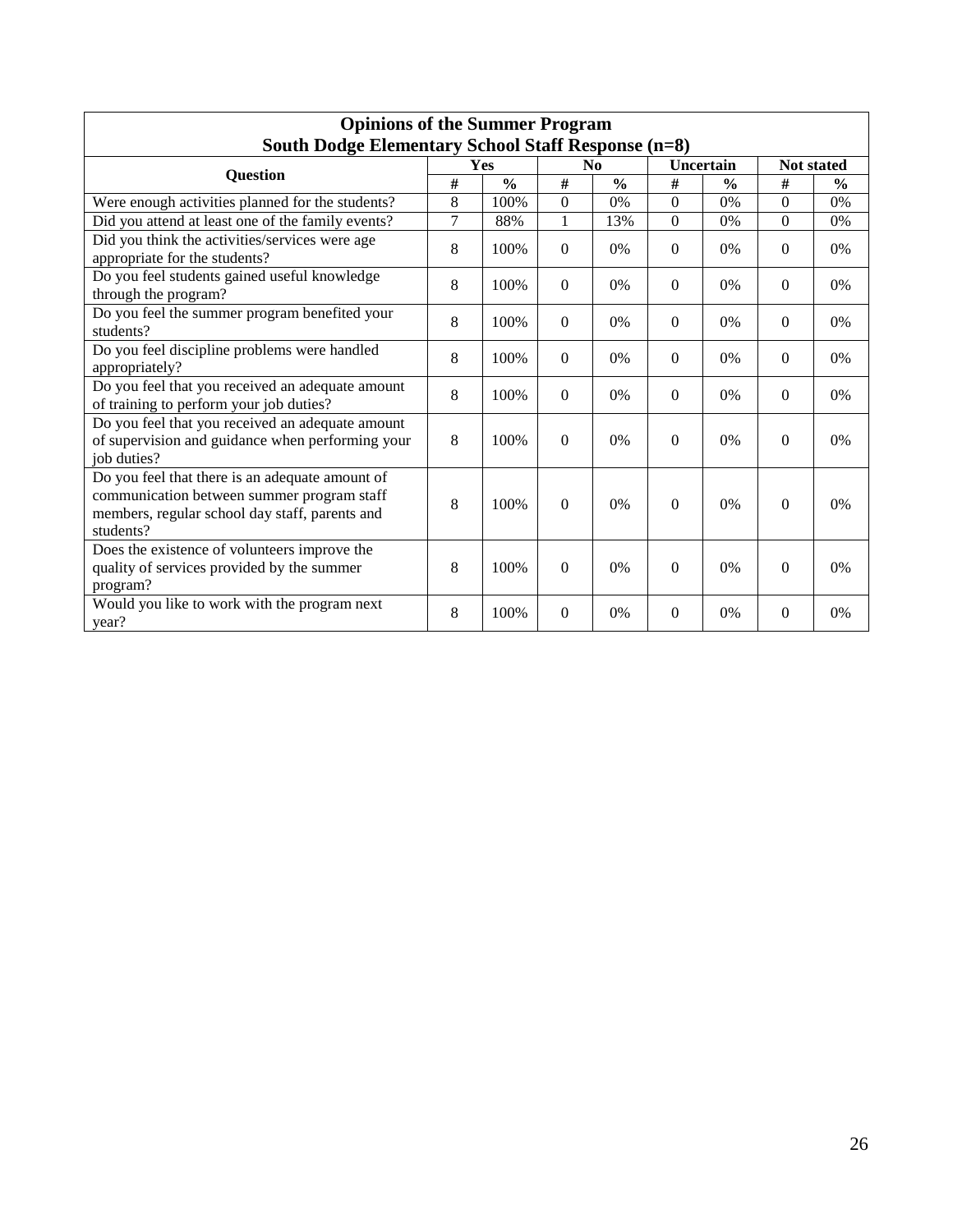# **Staff Surveys**

#### **Staff Comments:**

#### **North Dodge Elementary School:**

#### **1. What are the strengths of the Summer Program?**

- *Getting the students to work, learn, and play together.*
- *Gives the students a fun place to go in the summer!*
- *Kids come and was around the other kids their age.*
- *Lots of fun activities.*
- *The activities was something they loved.*
- *The diversity of the group activities was awesome!*
- *The extra-curriculum opportunities.*

#### **2. What needs to be improved about the Summer Program?**

- *Maybe more community-based outreach. The trip to Destiny Fitness was awesome!*
- *N/A.*
- *Nothing.* (Repeated 1 time)

#### **3. Additional comments?**

- *Awesome opportunity for students. Hopefully next summer we can continue with field trips.*
- *Awesome program.*
- *Great program.*
- *Great summer!*
- *I feel like majority of the kids had a great time!*
- *I feel like this is one of the best summer programs around.*
- *Love it.*

#### **South Dodge Elementary School:**

#### **1. What are the strengths of the Summer Program?**

- *Academics and extracurricular activities really benefit the students.*
- *Allows for beneficial, academics during summer for students. Extracurricular activities.*
- *Allows more STEM activities, provides extracurricular/camp activities.*
- *Definitely the play, character ed and Camp of Champs.*
- *Great activities, very organized.*
- *Providing activities that are beneficial to the students!*
- *The summer program is fun. There are plenty of field trips, and the outdoor time. This encourages exploration and team building.*
- *Variety of activities.*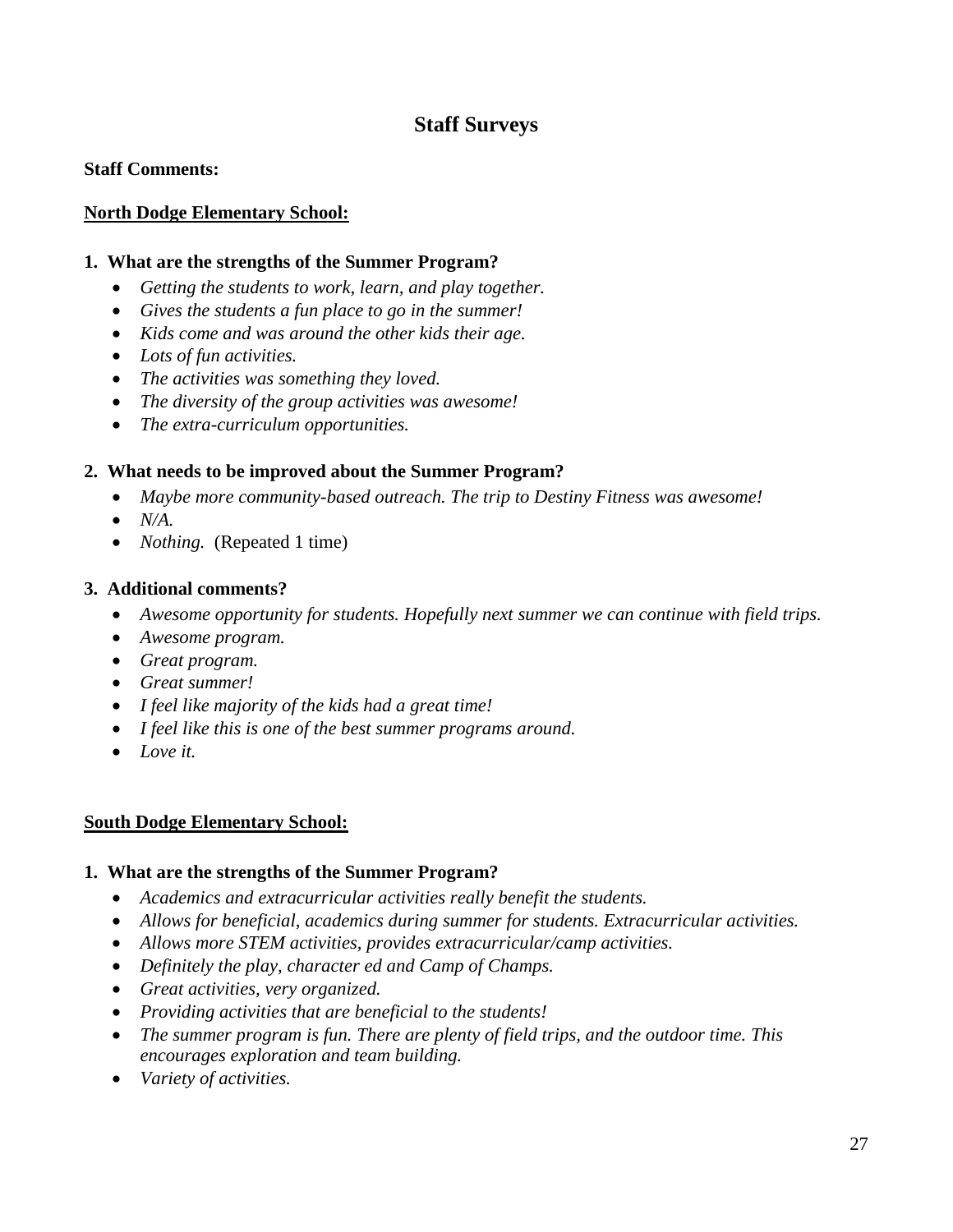#### **2. What needs to be improved about the Summer Program?**

- *It is wonderful!*
- *Maybe a little more flexibility. Not stay in the classroom. Read outside. Do experiments outside.*
- *More money for activities, facility, and students.*
- *More money for activities, staff, students.*
- *Sound system improvements for the play.*

#### **3. Additional comments?**

- *Excellent program.*
- *I enjoyed the program.*
- *Parents have been very pleased with our program.*
- *Students are more engaged through these activities.*
- *The students have stayed active and engaged. We appreciate that the students get breakfast and lunch provided for them.*
- *The students really seem to enjoy it.*
- *This program has excellent organization and leadership.*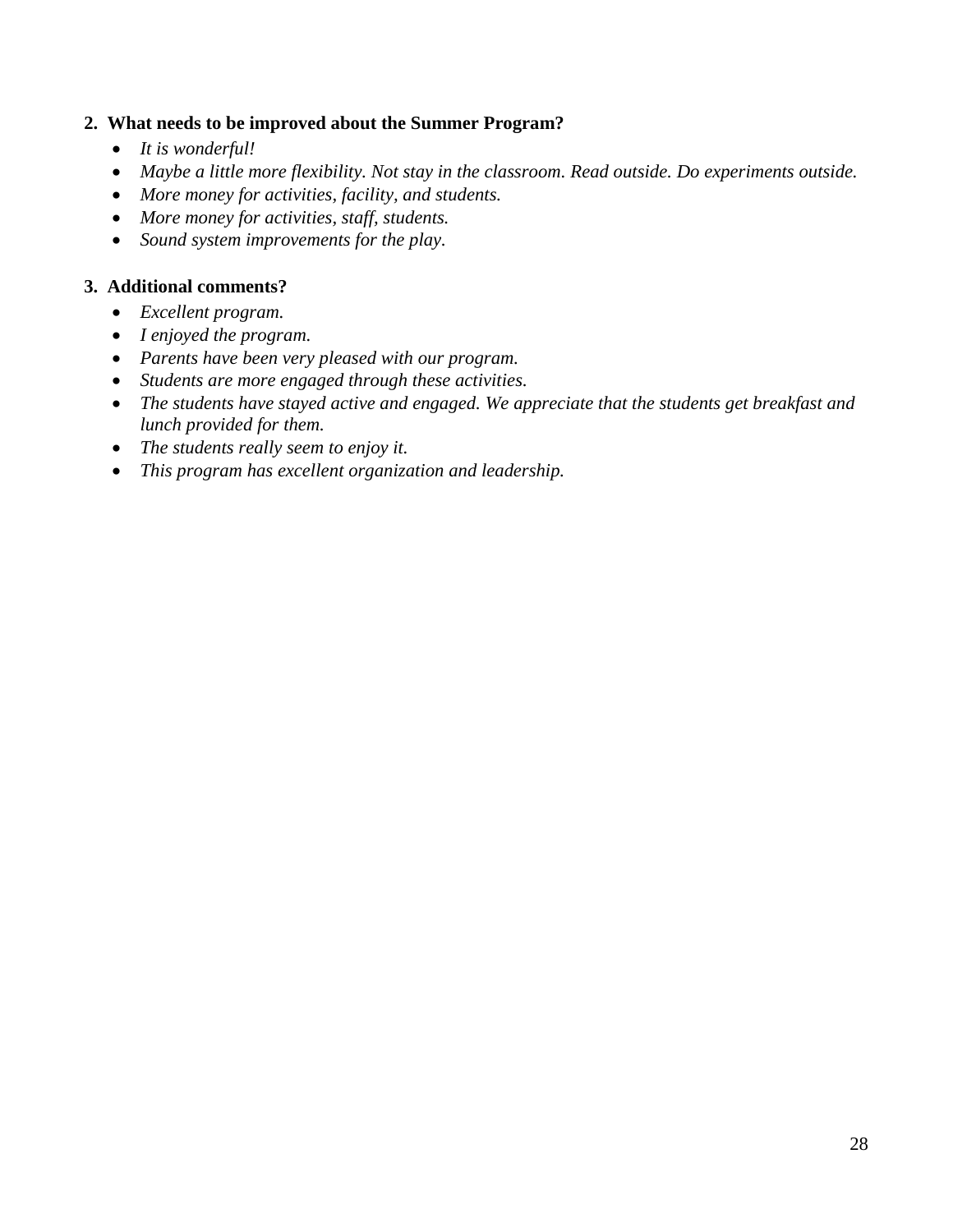# **Appendix F: Summer Evaluation Worksheets**

|                                           | Dodge County 21st Century Community Learning Center Initiative                                                                                                                                                                                                                                                                                                                                                                                                                                                                                                                              |
|-------------------------------------------|---------------------------------------------------------------------------------------------------------------------------------------------------------------------------------------------------------------------------------------------------------------------------------------------------------------------------------------------------------------------------------------------------------------------------------------------------------------------------------------------------------------------------------------------------------------------------------------------|
|                                           | 2021 Summer Programming Information                                                                                                                                                                                                                                                                                                                                                                                                                                                                                                                                                         |
| <b>Individual Completing</b><br>Worksheet | <b>2021 Summer Evaluation Information</b>                                                                                                                                                                                                                                                                                                                                                                                                                                                                                                                                                   |
| <b>Project Director</b>                   | <b>North Dodge Elementary School and South Dodge Elementary School (Denise Brown)</b>                                                                                                                                                                                                                                                                                                                                                                                                                                                                                                       |
|                                           | < Major accomplishments: We had a great summer program. The four weeks were full of enrichment and extracurricular activities.<br>< Staffing the quarterly Advisory Council meetings: The last advisory council meeting was held on Wednesday, 5/12/21. We had representatives<br>from all four schools.                                                                                                                                                                                                                                                                                    |
|                                           | <facilitating 21<sup="" monthly="" the="">st CCLC management team meetings: The last management team meeting was held on 5/12/21. Everyone was<br/>present and the meeting went well.</facilitating>                                                                                                                                                                                                                                                                                                                                                                                        |
|                                           | < Supervising the Site Coordinators and Data Clerk: Site coordinators and data clerk have submitted all required documentation in a timely<br>manner. The last Cayen repot didn't show any red flags for the elementary grant. The coordinators at both sites have had no problems with the<br>procedures and requirements of the grant.                                                                                                                                                                                                                                                    |
|                                           | < Managing the grant: There have been no problems with managing the grant for the summer.<br>< Coordinating information dissemination related activities (including monthly articles in newspaper, monthly parent newsletter, information<br>posted on school system's website): Information about the program has been shared with parents and stakeholders in various forms, including<br>the web site, flyers, and social media. The results of the summative evaluation will be posted on the district web site, shared with each school,<br>and will be shared with the advisory team. |
|                                           | < Ensuring quality control in the delivery of services: The site coordinators have completed walkthrough observations and mid-year evaluations<br>on all 21 <sup>st</sup> Century teachers.                                                                                                                                                                                                                                                                                                                                                                                                 |
|                                           | < Maintaining compliance with all Initiative related policies and procedures: The site coordinators have assisted me in making sure both sites are<br>in compliance with all policies and procedures.                                                                                                                                                                                                                                                                                                                                                                                       |
|                                           | < Developing and updating, when necessary, local policies and procedures: The program is still operating under the initial policies and<br>procedures. No changes have been made.                                                                                                                                                                                                                                                                                                                                                                                                           |
|                                           | <expanding activities,="" and="" as="" both="" collaborate="" collaborative="" managing="" much="" other="" possible.<br="" programs="" relationships:="" with="">Several parental activities were in collaboration with other programs.</expanding>                                                                                                                                                                                                                                                                                                                                        |
|                                           | < Assisting the Site Coordinators in soliciting, training and coordinating staff for all program sites: Both sites have provided at least two<br>professional learning opportunities for the 21 <sup>st</sup> Century teachers.                                                                                                                                                                                                                                                                                                                                                             |
|                                           | <ensuring a="" all="" and="" background="" check:="" check<br="" date="" documentation="" have="" mandatory="" of="" showing="" staff="" that="" the="" volunteers="">clearance is on file for every staff member and bus driver.</ensuring>                                                                                                                                                                                                                                                                                                                                                |
|                                           | < Assessing staff and volunteer training needs and developing an ongoing professional development plan: The teachers completed a survey after<br>each professional learning opportunity, which assists with ensuring they are provided the professional development needed.<br>< Coordinating all Initiative related activities: The site coordinators and I work together to make sure we are including all initiative related                                                                                                                                                             |
|                                           | activities.<br>< Ensuring completion of evaluation plan including worksheets, A+, Surveys, and contact with evaluator: The required quarterly reports help to<br>ensure that all required worksheets and surveys are completed and submitted to the evaluator in a timely manner. The attendance and report cards<br>are entered in Cayen in a timely manner, also.                                                                                                                                                                                                                         |
|                                           | < Completing all required reports: The checklist is used to make sure all required reports are submitted.<br>< Working with the Collaborative's Executive Director to coordinate community resources and leverage grant funding: The executive director<br>meets with the project director on a regular basis to coordinate various community resources. Updates are submitted on a quarterly basis.<br>$\lt$ # of volunteers utilized: 2: Caleb Parker served as a teacher assistant from 6/1/21 thru 7/1/21, for a total of 100 hours donated; and Addison                                |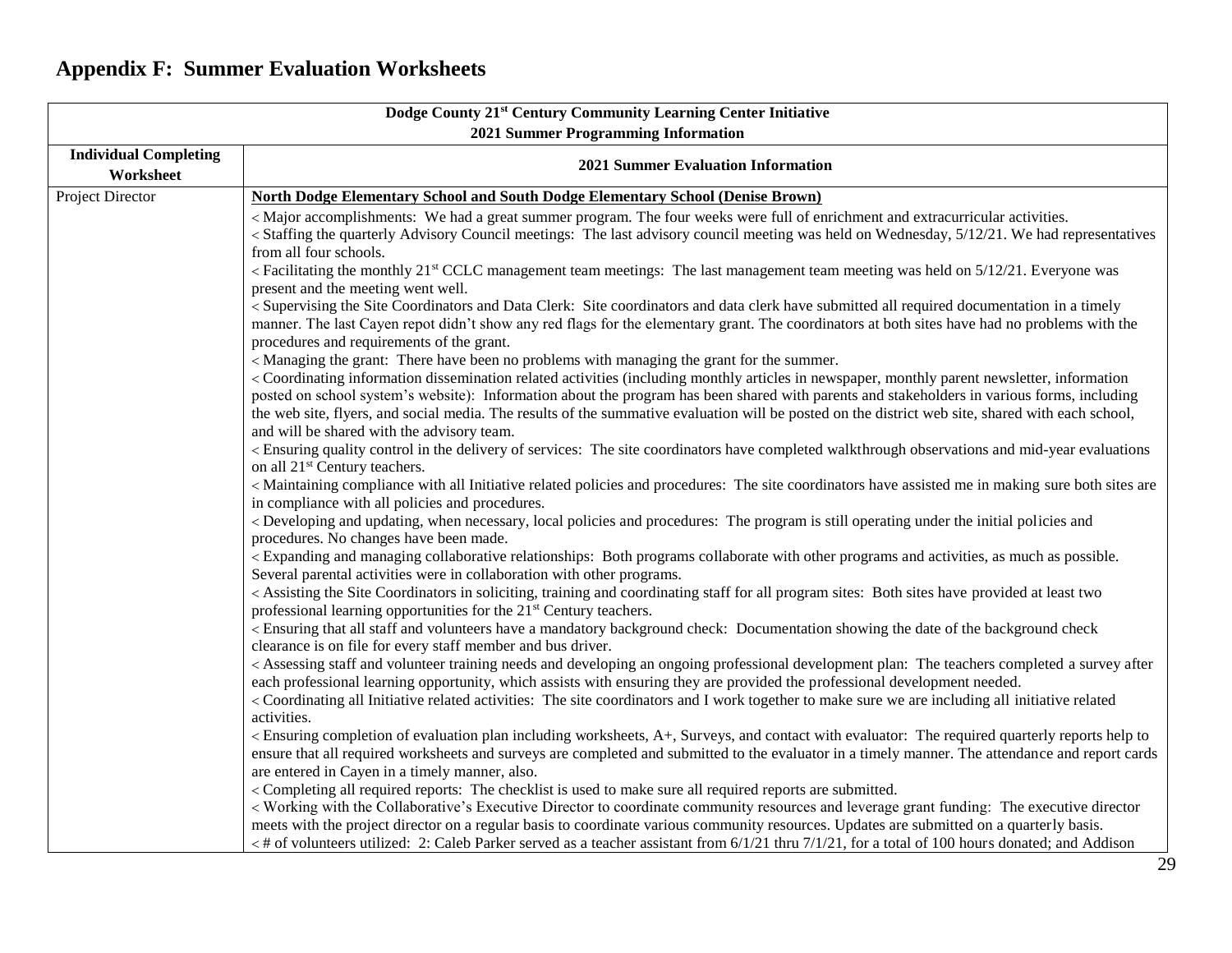|                                           | Dodge County 21st Century Community Learning Center Initiative                                                                                                                                                                                                                                                                                                                                                                                                                                                                                                                                                                                                                                                                                                                                                                                                                                                                                                                                                                                                                                                                                                                                                                                                                                                                                                                                                                                                                                                                                                                                                                                                                                                                                                                                                                                                                                                                                                                                                                                                                                                                                                                                                                                                                                                                                                                                                                                                                                                                                                                                                                                                                                                                                                                                                                                                                                                                                                                                                                                                                                                                                                                                                                                                                                                                                        |
|-------------------------------------------|-------------------------------------------------------------------------------------------------------------------------------------------------------------------------------------------------------------------------------------------------------------------------------------------------------------------------------------------------------------------------------------------------------------------------------------------------------------------------------------------------------------------------------------------------------------------------------------------------------------------------------------------------------------------------------------------------------------------------------------------------------------------------------------------------------------------------------------------------------------------------------------------------------------------------------------------------------------------------------------------------------------------------------------------------------------------------------------------------------------------------------------------------------------------------------------------------------------------------------------------------------------------------------------------------------------------------------------------------------------------------------------------------------------------------------------------------------------------------------------------------------------------------------------------------------------------------------------------------------------------------------------------------------------------------------------------------------------------------------------------------------------------------------------------------------------------------------------------------------------------------------------------------------------------------------------------------------------------------------------------------------------------------------------------------------------------------------------------------------------------------------------------------------------------------------------------------------------------------------------------------------------------------------------------------------------------------------------------------------------------------------------------------------------------------------------------------------------------------------------------------------------------------------------------------------------------------------------------------------------------------------------------------------------------------------------------------------------------------------------------------------------------------------------------------------------------------------------------------------------------------------------------------------------------------------------------------------------------------------------------------------------------------------------------------------------------------------------------------------------------------------------------------------------------------------------------------------------------------------------------------------------------------------------------------------------------------------------------------------|
|                                           | 2021 Summer Programming Information                                                                                                                                                                                                                                                                                                                                                                                                                                                                                                                                                                                                                                                                                                                                                                                                                                                                                                                                                                                                                                                                                                                                                                                                                                                                                                                                                                                                                                                                                                                                                                                                                                                                                                                                                                                                                                                                                                                                                                                                                                                                                                                                                                                                                                                                                                                                                                                                                                                                                                                                                                                                                                                                                                                                                                                                                                                                                                                                                                                                                                                                                                                                                                                                                                                                                                                   |
| <b>Individual Completing</b><br>Worksheet | <b>2021 Summer Evaluation Information</b>                                                                                                                                                                                                                                                                                                                                                                                                                                                                                                                                                                                                                                                                                                                                                                                                                                                                                                                                                                                                                                                                                                                                                                                                                                                                                                                                                                                                                                                                                                                                                                                                                                                                                                                                                                                                                                                                                                                                                                                                                                                                                                                                                                                                                                                                                                                                                                                                                                                                                                                                                                                                                                                                                                                                                                                                                                                                                                                                                                                                                                                                                                                                                                                                                                                                                                             |
|                                           | Ray served as a teacher assistant from 6/1/21 thru 7/1/21, for a total of 55 hours donated.<br>< Community partners: Dodge County Board of Education provided the rehearsal space and stage for the Missoula performance for 2 weeks, for<br>an estimated value of \$1,200.<br>< Success story vignette: The Missoula Children's Theatre performance was great! The students really worked hard to learn their lines all week.<br>We had a large number of parents to attend the live play at both schools.<br>< Brochures: Brochures/flyers for the Missoula Children's Theatre were distributed on 6/21/21, reaching an estimated 120 people.<br>< Barriers: There were no barriers this quarter.                                                                                                                                                                                                                                                                                                                                                                                                                                                                                                                                                                                                                                                                                                                                                                                                                                                                                                                                                                                                                                                                                                                                                                                                                                                                                                                                                                                                                                                                                                                                                                                                                                                                                                                                                                                                                                                                                                                                                                                                                                                                                                                                                                                                                                                                                                                                                                                                                                                                                                                                                                                                                                                   |
| Management Team                           | $\lt$ # of meetings: No activity.                                                                                                                                                                                                                                                                                                                                                                                                                                                                                                                                                                                                                                                                                                                                                                                                                                                                                                                                                                                                                                                                                                                                                                                                                                                                                                                                                                                                                                                                                                                                                                                                                                                                                                                                                                                                                                                                                                                                                                                                                                                                                                                                                                                                                                                                                                                                                                                                                                                                                                                                                                                                                                                                                                                                                                                                                                                                                                                                                                                                                                                                                                                                                                                                                                                                                                                     |
| <b>Advisory Committee</b>                 | $\lt$ # of meetings: No activity.<br>< Barriers: Not applicable.                                                                                                                                                                                                                                                                                                                                                                                                                                                                                                                                                                                                                                                                                                                                                                                                                                                                                                                                                                                                                                                                                                                                                                                                                                                                                                                                                                                                                                                                                                                                                                                                                                                                                                                                                                                                                                                                                                                                                                                                                                                                                                                                                                                                                                                                                                                                                                                                                                                                                                                                                                                                                                                                                                                                                                                                                                                                                                                                                                                                                                                                                                                                                                                                                                                                                      |
| Site Coordinator                          | <b>North Dodge Elementary School</b><br><major a="" accomplishments:="" and="" basketball="" camp,="" children's="" creating="" field="" garden.<br="" providing="" rock="" school="" students="" theatre,="" trips,="" with=""><family "hansel="" 12:30="" 21:="" 25="" 2:00="" 36<br="" 6="" and="" at="" children's="" conducted:="" from="" gretel"="" missoula="" p.m.="" play="" programs="" the="" theatre="" to="" with="">adults and 0 students attending.<br/>&lt;# of volunteers: 2: Caleb Parker provided teacher assistance from <math>6/1/21</math> thru <math>7/1/21</math>, for a total of 100 hours donated; and Addison Ray both<br/>provided teacher assistance from 6/1/21 thru 6/17/21, for a total of 55 hours donated.<br/>&lt; Supervise the site staff and volunteers: Staff and volunteers were supervised by site coordinator.<br/>&lt; Meet with teachers at your school(s) to explain the program and request their assistance in encouraging parents to enroll their children: The<br/>summer program was explained to teachers during faculty meeting.<br/>&lt; Work with the student's regular school day and after school program teachers to ensure that specific areas of weakness are being addressed in<br/>both settings and there is frequent and ongoing communication among all individuals who are working with students enrolled at your site: Not<br/>applicable.<br/>&lt; Develop and utilize a homework sharing tool: Not applicable.<br/><plan and="" applicable.<br="" day="" for="" in-service="" not="" present="" regular="" school's="" staff:="" the="" workshops=""><regularly and="" at="" communicate="" enrolled="" facebook.<br="" of="" parents="" remind101="" site:="" students="" the="" with="" your="">&lt; Attending and participate in parent conferences: As needed.<br/>&lt; Utilize technology in student programming at your site: Students participated in tech class weekly.<br/>&lt; Actively participate on your county's 21<sup>st</sup> CCLC management team: Site coordinator meets monthly.<br/>&lt; Community partners: Dodge County Board of Education provided facilities and materials, for an estimated value of \$2,000; Dodge County<br/>Fire Department provided assistance, for an estimated value of \$200; and Harvey's donated bags, for an estimated value of \$30.<br/>&lt; Success story vignette: Multiple students were able to dress up and perform in front of panels.<br/>&lt; Barriers: Vacation and sports camps.<br/><b>South Dodge Elementary School</b><br/><major (1="" a="" able="" accomplishments:="" activities:="" day)<br="" extracurricular="" field="" gym="" of="" provide="" students="" the="" to="" trip="" variety="" we="" were="" with="" zumba="">and Green Acres Farm (1 day); Camp of Champs - character education basketball program (3 days), Escape Room on-site (1 day); and Missoula<br/>Children's Theatre's "Alice in Wonderland" (5 days). We also provided the students with t-shirts that they were able to wear to represent our<br/>program.<br/><family "alice="" 12:30="" 21:="" 25="" 2:00="" 49<="" 6="" at="" children's="" conducted:="" from="" in="" missoula="" p.m.="" play="" programs="" td="" the="" theatre="" to="" with="" wonderland"=""></family></major></regularly></plan></family></major> |